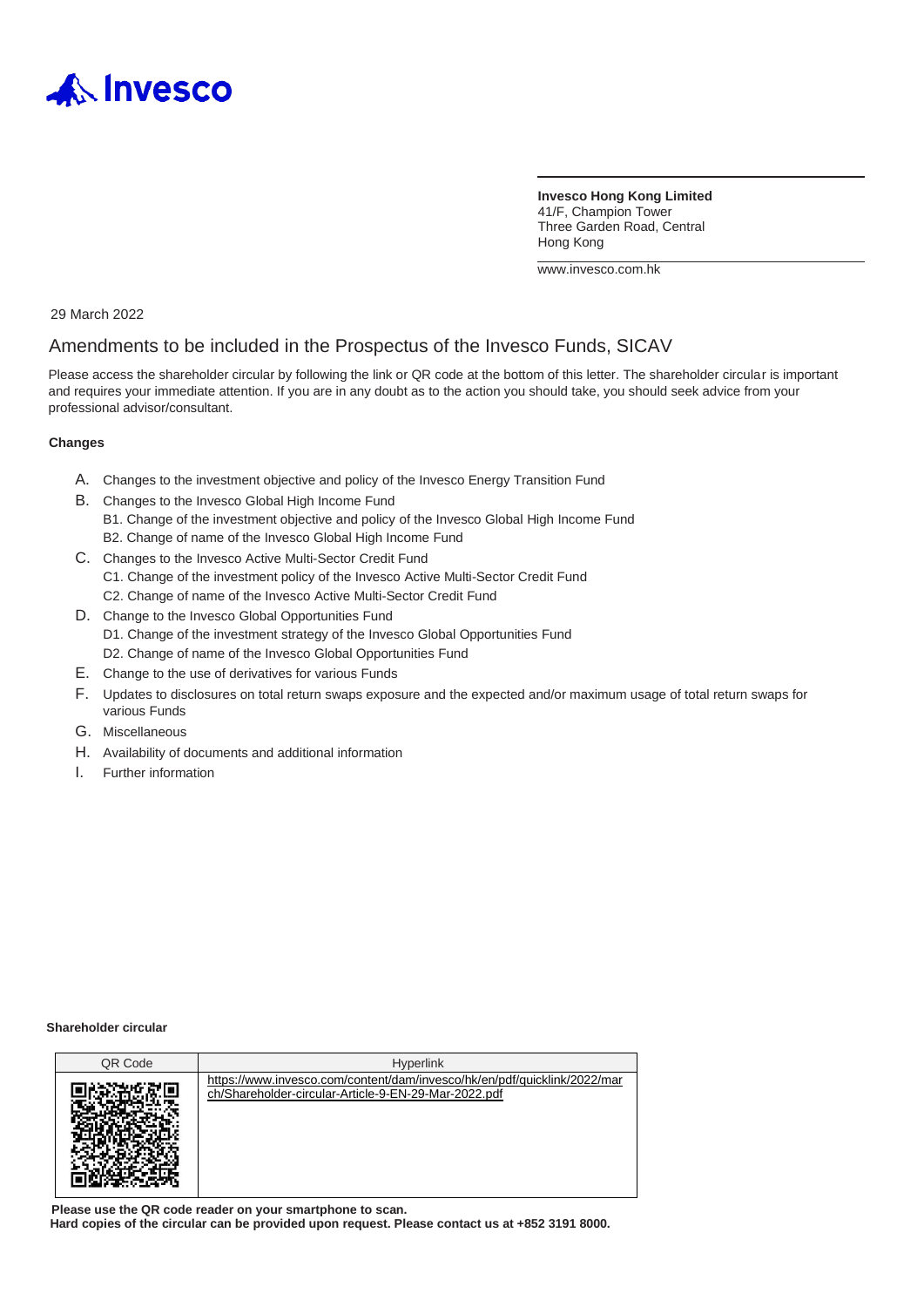

Invesco Funds 2-4 Rue Eugène Ruppert, L-2453 Luxembourg Luxembourg

www.invesco.com

29 March 2022

## Shareholder circular

#### IMPORTANT: This circular is important and requires your immediate attention. If you are in any doubt as to the action you should take you should seek advice from your professional adviser/consultant.

Unless otherwise defined, all capitalised terms used herein bear the same meaning as defined in the prospectus (including the Supplement – Additional Information for Hong Kong Investors ("Hong Kong Supplement")) of Invesco Funds (the "SICAV") and Appendix A (together the "Prospectus").

#### About the information in this circular:

The directors of the SICAV (the "Directors") and the management company of the SICAV (the "Management Company") are the persons responsible for the accuracy of the information contained in this letter. To the best of the knowledge and belief of the Directors and the Management Company (having taken all reasonable care to ensure that such is the case), the information contained in this letter is, at the date hereof, in accordance with the facts and does not omit anything likely to affect the import of such information. The Directors and the Management Company accept responsibility accordingly.

> Invesco Funds is regulated by the Commission de Surveillance du Secteur Financier Directors: Peter Carroll, Timothy Caverly, Andrea Mornato, Rene Marston, Fergal Dempsey and Bernhard Langer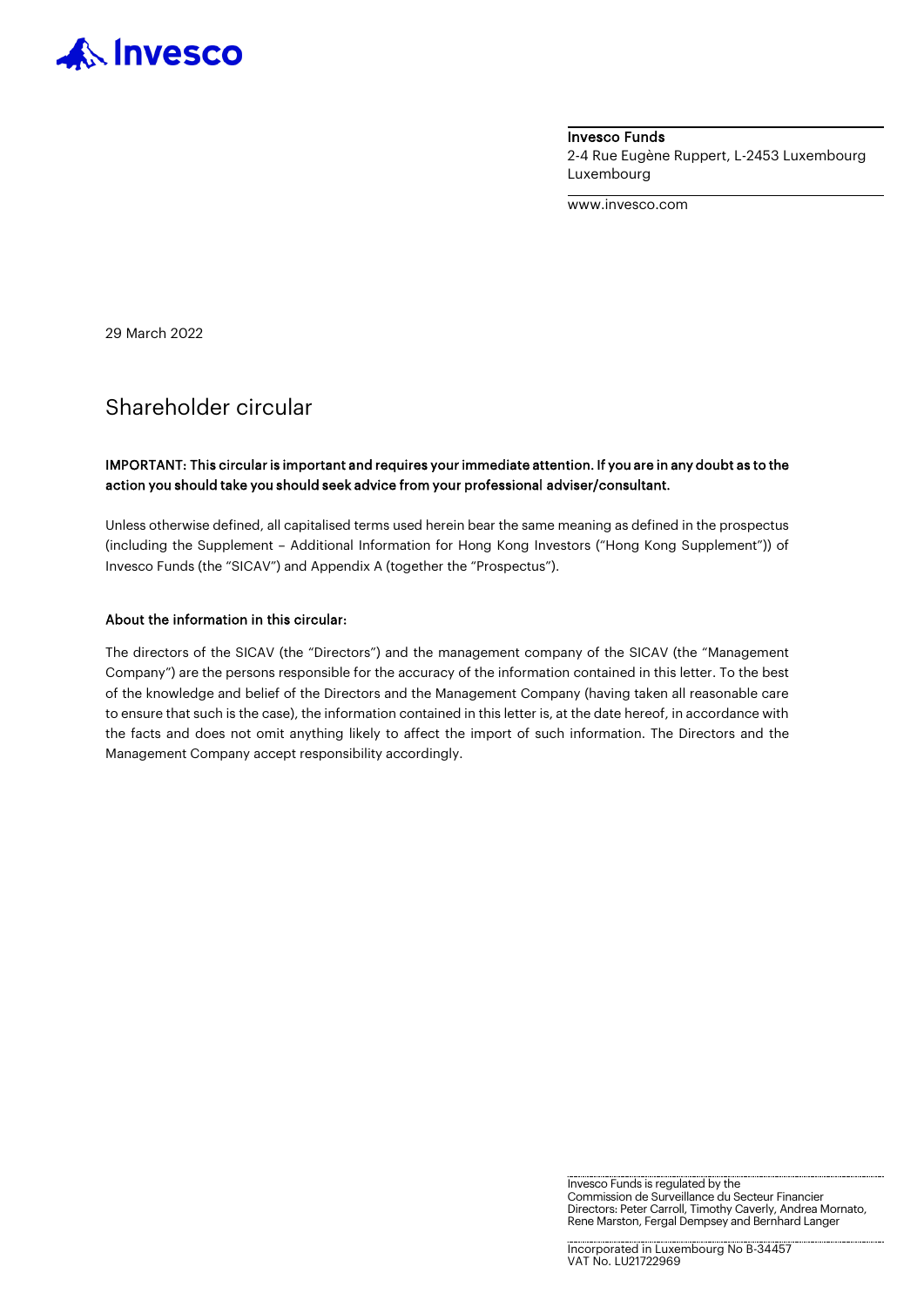

#### Dear Shareholder,

We are writing to you as a Shareholder of the SICAV due to several amendments, as further described below, to be included in the Prospectus dated 8 April 2022. If any of the below mentioned amendments do not suit your investment requirements, you are advised that you may, at any time redeem your shares in the Funds without any redemption charges. Redemptions will be carried out in accordance with the terms of the Prospectus.

Unless otherwise stated below, all costs associated with the proposed below changes will be borne by the Management Company.

## A. Changes to the investment objective and policy of the Invesco Energy Transition Fund

It is proposed to proceed with various changes to the Invesco Energy Transition Fund as of 29 April 2022 as further described below.

The Directors have decided to change the investment objective and policy of the Invesco Energy Transition Fund in order to comply with the Article 9 requirements under Regulation (EU) 2019/2088 of the European Parliament and of the Council of 27 November 2019 on sustainability-related disclosures in the financial services sector (SFDR). To comply with such requirements, the Invesco Energy Transition Fund will have sustainable investment as its objective which will be to contribute towards the global transition towards lower-carbon sources of energy and achieve long term capital growth.

As of today, the Invesco Energy Transition Fund is an Article 8 product under SFDR and the Directors believe that re-positioning the product as an Article 9 product under SFDR should allow the Invesco Energy Transition Fund to compete more effectively in a growing and promising market segment. While certain changes will be required to the portfolio composition, the Invesco Energy Transition Fund does already embed a number of features and holdings that are already aligned with an Article 9 product.

| Current investment objective and policy and use                                                                                                                                                                      | New investment objective and policy and use of                                                                                                                                                                                                                                                |
|----------------------------------------------------------------------------------------------------------------------------------------------------------------------------------------------------------------------|-----------------------------------------------------------------------------------------------------------------------------------------------------------------------------------------------------------------------------------------------------------------------------------------------|
| of financial derivative instruments                                                                                                                                                                                  | financial derivative instruments as of 29 April                                                                                                                                                                                                                                               |
|                                                                                                                                                                                                                      | 2022                                                                                                                                                                                                                                                                                          |
| The Fund aims to achieve long-term capital growth.                                                                                                                                                                   | The Fund aims to contribute towards the global<br>transition towards lower-carbon sources of energy and                                                                                                                                                                                       |
| The Fund integrates a thematic and an environmental,<br>social and governance (ESG) approach with a particular                                                                                                       | achieve long-term capital growth.                                                                                                                                                                                                                                                             |
| focus on environmental criteria.                                                                                                                                                                                     | The Fund integrates a thematic and an environmental,<br>social and governance (ESG) approach with a particular                                                                                                                                                                                |
| The Fund seeks to achieve its objective by investing<br>primarily (at least 70% of its net asset value) in equity and                                                                                                | focus on environmental criteria.                                                                                                                                                                                                                                                              |
| equity related securities of companies globally which<br>contribute positively to a transition to alternative<br>energies (energy transition) and more efficient and<br>sustainable energy usage across the economy. | The Fund seeks to achieve its objective by investing<br>primarily (at least 70% of its net asset value) in equity and<br>equity related securities of companies globally which<br>contribute positively to a transition to alternative<br>energies (energy transition) and more efficient and |
| Companies are identified via a sophisticated Natural<br>Language Process (NLP) technique based on a                                                                                                                  | sustainable energy usage across the economy.                                                                                                                                                                                                                                                  |
| proprietary aggregated thematic score which assesses<br>the company's exposure to key themes pertaining to<br>energy transition based on unstructured news data.                                                     | Companies are identified via a sophisticated Natural<br>Language Process (NLP) technique based on a<br>proprietary aggregated thematic score which assesses                                                                                                                                   |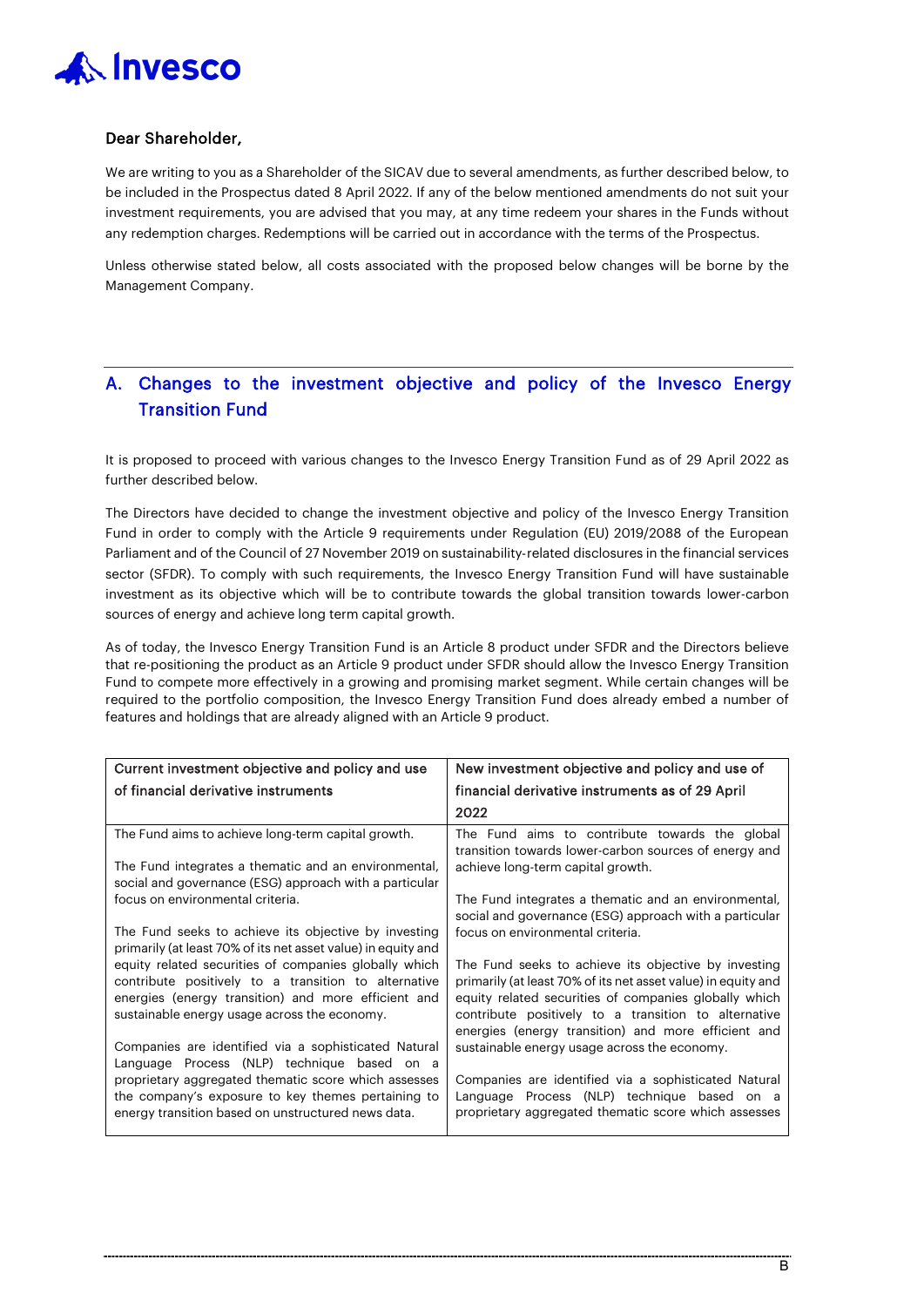The stock selection follows a highly structured and clearly defined investment process. A universe of key themes and underlying keywords addressing innovation and shifts related to energy transition is identified using NLP algorithms on multiple data sources. Within each theme, companies are then identified and selected on the basis of their relevance on defined news universes. NLP algorithms (as more fully described in the Fund's ESG policy) will be used to screen companies on key areas covering:

- Clean energy themes: Focus on the production and supply of clean energy including but not limited to renewable energy sources such as wind, solar, green hydrogen or tide. This includes companies providing the technology and the supply for clean energy production, sustainable energy storage as well as clean energy utilities and energy companies.
- **Energy transition & efficiency themes: The Fund** additionally focuses on energy usage and efficiency management. This includes areas such as low carbon technologies, green infrastructure and green mobility sources.

After the NLP process, further ESG filters are applied to ensure that a company is not only positively exposed to transition themes in the news, but also fulfils an internally defined ESG criteria, thus excluding companies through screening (as outlined below and more fully described in the Fund's ESG policy). The ESG criteria are applied and reviewed on an ongoing basis by the Investment Manager. These binding criteria are integrated as part of the quantitative investment process for stock selection and portfolio construction.

Screening will be employed to exclude securities issued by issuers which derive or generate a pre-determined level of revenue or turnover from activities such as (but not limited to) fossil fuel industries, activities related to coal or nuclear power, extraction of tar sands and oil shale, fracking or arctic drilling activities, production of restricted chemicals, activities endangering biodiversity, activities generating pollution, manufacturing or sale of conventional weapons, production and distribution of tobacco, or involved in controversies related to the prevention and management of pollution or controversies in the field of protecting water resources or controversies in the field of community involvement. All issuers considered for investment will be screened for compliance with, and excluded if they do not meet, UN Global Compact principles. The current exclusion criteria may be updated from time to time.

Finally, the portfolio will be constructed using a proprietary score together with a third party indicator that measures a company's ability to transition to a lower carbon economy, so that the final allocation will reflect

the company's exposure to key themes pertaining to energy transition based on unstructured news data.

The stock selection follows a highly structured and clearly defined investment process to select companies that either are significantly exposed to energy transition and clean energy activities or, in the view of the Investment Manager, show potential to be leaders in supporting the transition to a low carbon economy. Leaders are determined using a number of metrics with only those scoring highest across discrete factors (such as carbon footprint, fossil fuel involvement and sustainable climate solutions) as more fully described in the Fund's ESG policy are eligible for inclusion in the portfolio.

A universe of key themes and underlying keywords addressing innovation and shifts related to energy transition is identified using NLP algorithms on multiple data sources. Within each theme, companies are then identified and selected on the basis of their relevance on defined news universes. NLP algorithms (as more fully described in the Fund's ESG policy) will be used to screen companies on key areas covering:

- Clean energy themes: Focus on the production and supply of clean energy including but not limited to renewable energy sources such as wind, solar, green hydrogen or tide. This includes companies providing the technology and the supply for clean energy production, sustainable energy storage as well as clean energy utilities and energy companies.
- Energy transition & efficiency themes: The Fund additionally focuses on energy usage and efficiency management. This includes areas such as low carbon technologies, green infrastructure and green mobility sources.

After the NLP process, further ESG filters are applied to ensure that a company is not only positively exposed to transition themes in the news, but also fulfils an internally defined ESG criteria, thus excluding companies through screening (as outlined below and more fully described in the Fund's ESG policy). The ESG criteria are applied and reviewed on an ongoing basis by the Investment Manager. These binding criteria are integrated as part of the quantitative investment process for stock selection and portfolio construction.

Finally, the portfolio will be constructed using a proprietary score together with a third party indicator that measures a company's ability to transition to a lower carbon economy, so that the final allocation will reflect an overweighting on companies with higher scores and an underweighting on those with lower scores. Companies are ranked within a sector according to a third-party energy transition score. Companies in the higher percentile receive a positive increase of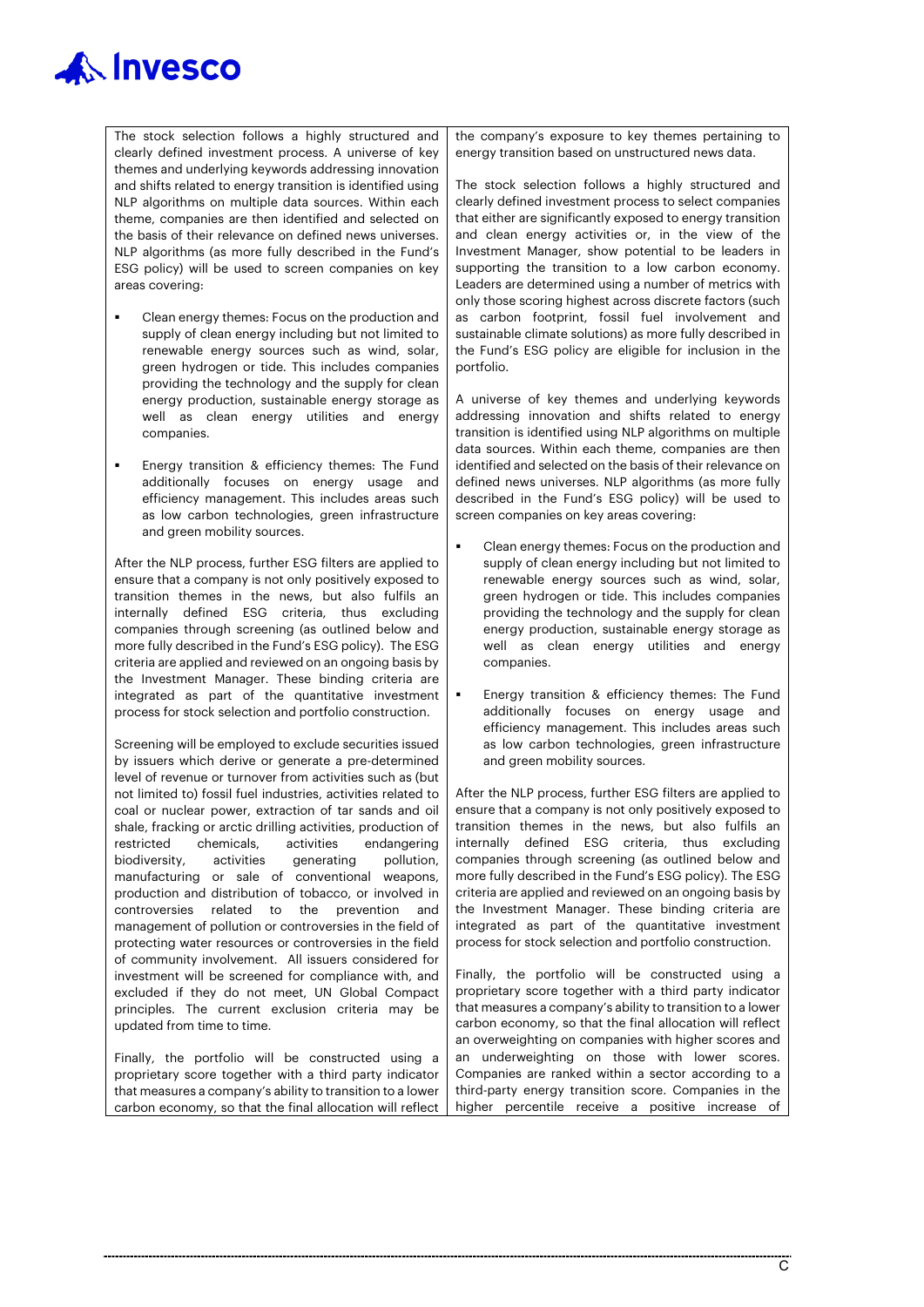

an overweighting on companies with higher scores and an underweighting on those with lower scores.

Up to 30% of the net asset value of the Fund may be invested in aggregate in cash, cash equivalents, money market instruments and other transferable securities, which will also meet the Fund's ESG criteria. For the avoidance of doubt, less than 30% of the net asset value of the Fund may be invested in debt securities (including convertible debt), which will also meet the Fund's ESG criteria.

Up to 10% of the net asset value of the Fund may be exposed to China A shares listed on the Shanghai or Shenzhen Stock Exchanges, via Stock Connect.

For more information on the Fund's ESG policy, criteria and potential investments in sustainable activities, please refer to the website of the Management Company.

The Fund may use derivatives (including but not limited to futures, forwards, non-deliverable forwards, swaps and complex options structures) for hedging and efficient portfolio management purposes. Such derivatives may also incorporate derivatives on derivatives (i.e. forward dated swaps, swap options). However, financial derivative instruments will not be extensively used for investment purposes (i.e. entering into financial derivative instruments to achieve the investment objectives). The financial derivative instruments used for purposes other than hedging will also meet the Fund's ESG criteria.

weightings, whereas those with lower ratings are reduced in their portfolio weighting.

In addition, in order to ensure that the investments of the Fund do not significantly harm other environmental and social objectives, the Fund will employ screening to exclude issuers that do not meet the Fund's criteria on a range of other environmental and social metrics, including but not limited to the principal adverse impacts required to be considered pursuant to the applicable EU regulation. As such, screening will be employed to exclude securities issued by issuers which derive or generate a pre-determined level of revenue or turnover from activities such as (but not limited to) fossil fuel industries, activities related to coal or nuclear power, extraction of tar sands and oil shale, fracking or arctic drilling activities, production of restricted chemicals, activities endangering biodiversity, activities generating pollution, or involved in controversies related to the prevention and management of pollution or controversies in the field of protecting water resources or controversies in the field of community involvement. All issuers considered for investment will be screened for compliance with, and excluded if they do not meet, UN Global Compact principles. The current exclusion criteria may be updated from time to time.

Additional exclusions will also apply such as, but not limited to, securities issued by issuers which derive or generate a pre-determined level of revenue or turnover from activities manufacturing or sale of conventional weapons, production and distribution of tobacco. The exclusion criteria may be updated from time to time.

Issuers are assessed on a range of good governance principles which may vary, for example due to differing business profiles or operating jurisdictions. The Investment Manager assesses issuers for good governance practices using both qualitative and quantitative measures, with appropriate action taken where material concerns around governance exist.

Up to 30% of the net asset value of the Fund may be invested in aggregate in cash, cash equivalents, money market instruments and other transferable securities, which will also meet the Fund's ESG criteria. For the avoidance of doubt, less than 30% of the net asset value of the Fund may be invested in debt securities (including convertible debt), which will also meet the Fund's ESG criteria.

Up to 10% of the net asset value of the Fund may be exposed to China A shares listed on the Shanghai or Shenzhen Stock Exchanges, via Stock Connect.

For more information on the Fund's ESG policy, criteria and potential investments in sustainable activities, please refer to the website of the Management Company.

The Fund may use derivatives (including but not limited to futures, forwards, non-deliverable forwards, swaps

 $\overline{\mathsf{D}}$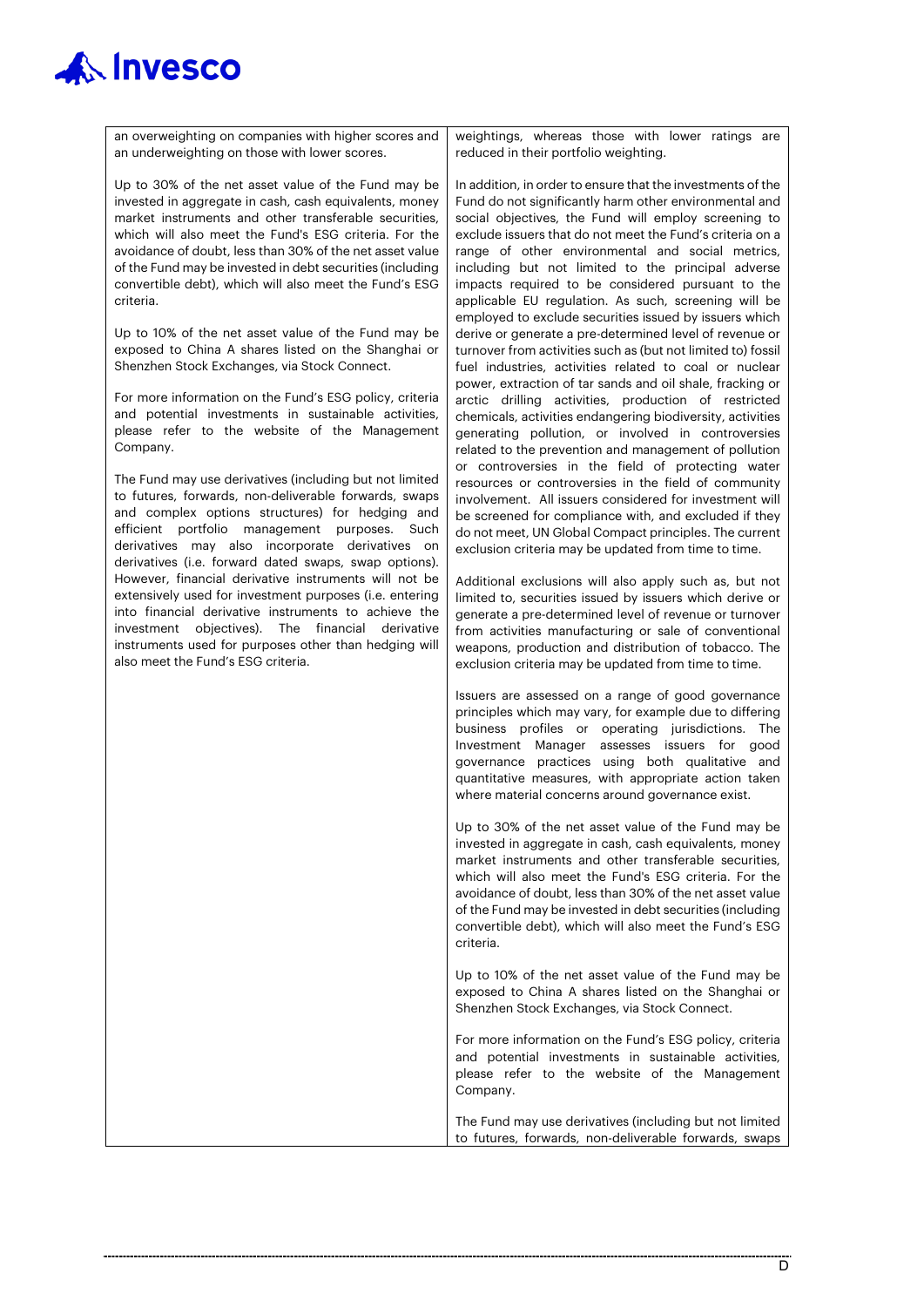

| and complex options structures) for hedging and<br>efficient portfolio management purposes. Such<br>derivatives may also incorporate derivatives on<br>derivatives (i.e. forward dated swaps, swap options).<br>However, financial derivative instruments will not be<br>extensively used for investment purposes (i.e. entering<br>into financial derivative instruments to achieve the<br>investment objectives). The financial derivative |
|----------------------------------------------------------------------------------------------------------------------------------------------------------------------------------------------------------------------------------------------------------------------------------------------------------------------------------------------------------------------------------------------------------------------------------------------|
| instruments used for purposes other than hedging will<br>also meet the Fund's ESG criteria.                                                                                                                                                                                                                                                                                                                                                  |
|                                                                                                                                                                                                                                                                                                                                                                                                                                              |

The costs associated with any rebalancing of the underlying investments of the portfolio are reasonably estimated at 10 basis points ("bps") in terms of the NAV of Invesco Energy Transition Fund, based on market dynamic and portfolio composition as at 18 March 2022. These costs will be borne by the Invesco Energy Transition Fund, as it is believed that the repositioning should provide an improved product positioning and enhanced opportunity to grow assets under management, while contributing towards the global transition towards lower-carbon sources of energy.

The rebalancing will amount to around 20% of the NAV of Invesco Energy Transition Fund. The rebalancing of the underlying investments will begin on the effective date. Shareholders should note that while a significant portion of the rebalancing exercise will be completed on the effective date, certain trades may take a number of Business Days to complete. The entire exercise is expected to take up to 5 Business Days. As a result, the repositioned Invesco Energy Transition Fund might not comply entirely with its new investment objective and policy up to 6 May 2022. While it is expected that the entire process can be completed within 5 Business Days, it is possible that certain unforeseen events, such as a lack of market liquidity may impact the said timeline. However it is expected that any proportion not completed within 5 Business Days will be immaterial.

Although the above changes are considered material, there is no material change to the overall risk profile of the Invesco Energy Transition Fund and the changes do not have a material adverse impact on the rights or interests of the existing Shareholders. In addition, there is no change in the fee level or cost in managing the Invesco Energy Transition Fund following the implementation of the above changes. Save as mentioned above, there is no other change to the operation and/or manner in which the Invesco Energy Transition Fund is being managed and there is no other effect on existing investors, other than the portfolio rebalance exercise during the transitional period.

#### Do any of the above amendments not suit your investment requirements?

In addition to the ability to redeem free of charge as disclosed above, you may also avail of a switch out of the Invesco Energy Transition Fund, provided such requests are received at any time prior to 5pm Hong Kong time on 28 April 2022, into another Fund in the SICAV (subject to minimum investment amounts as set out in the Prospectus and authorisation of the particular Fund for sale in your relevant jurisdiction). The switch will be carried out in accordance with the terms of the Prospectus, but no switching fee will be imposed on any such switch<sup>[1](#page-5-0)</sup>. Before taking any decision to invest in another Fund, you must first refer to the Prospectus and the risks involved in relation to the same.

For the avoidance of doubt, in the case of redemption of "B" Shares, the Contingent Deferred Sales Charge will, if applicable, be waived.

<span id="page-5-0"></span> $<sup>1</sup>$  Although we will not impose any charges in respect of your switching instructions, your bank, distributor or financial</sup> adviser may charge you switching and/or transaction fees. You are advised to contact your bank, distributor or financial adviser should you have any questions in this regard.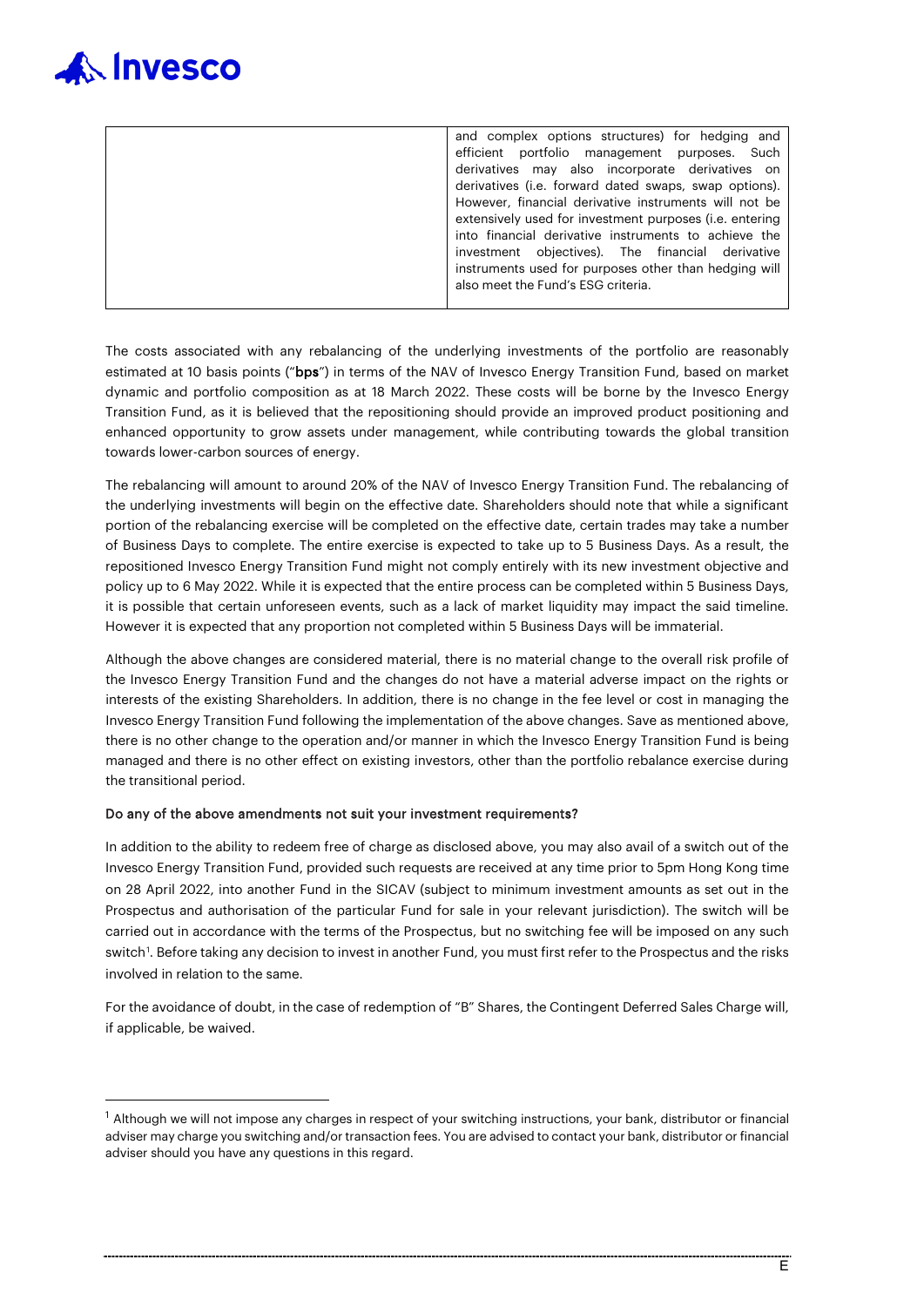## B. Changes to the Invesco Global High Income Fund

## B1. Change of the investment objective and policy of the Invesco Global High Income Fund

Effective from 29 April 2022, the Directors have decided to reposition the investment objective and policy of the Invesco Global High Income Fund as a sustainable strategy with a clear ESG focus i.e. applying the investment team's proprietary ESG methodology, additional exclusions and maintaining a lower carbon intensity than that of its benchmark. While the Invesco Global High Income Fund is already to a lesser extent complying with Article 8, from 29 April 2022, the Invesco Global High Income Fund will be promoted as an ESG fund that complies more extensively with the Article 8 requirements under SFDR.

The Directors believe that the repositioning of the Invesco Global High Income Fund will meet increasing demand from clients for funds that embed environmental/low carbon approaches.

The investment objective and policy of the Invesco Global High Income Fund will be amended as further described below:

| Current investment objective and policy and use                                                                                                                                                                                                                                                                                                                                                                                                  | New investment objective and policy and use of                                                                                                                                                                                                                                                                                                                                                                                                                                                                                   |
|--------------------------------------------------------------------------------------------------------------------------------------------------------------------------------------------------------------------------------------------------------------------------------------------------------------------------------------------------------------------------------------------------------------------------------------------------|----------------------------------------------------------------------------------------------------------------------------------------------------------------------------------------------------------------------------------------------------------------------------------------------------------------------------------------------------------------------------------------------------------------------------------------------------------------------------------------------------------------------------------|
| of financial derivative instruments                                                                                                                                                                                                                                                                                                                                                                                                              | financial derivative instruments as of 29 April                                                                                                                                                                                                                                                                                                                                                                                                                                                                                  |
|                                                                                                                                                                                                                                                                                                                                                                                                                                                  | 2022                                                                                                                                                                                                                                                                                                                                                                                                                                                                                                                             |
| The Fund aims to achieve a high level of income<br>together with long term capital growth.                                                                                                                                                                                                                                                                                                                                                       | The Fund aims to achieve a high level of income together<br>with long term capital growth, while maintaining a lower<br>carbon intensity than that of the Fund's benchmark                                                                                                                                                                                                                                                                                                                                                       |
| The Fund seeks to achieve its objective by investing<br>primarily (at least 70% of the net asset value of the<br>Fund) in global non-investment grade debt securities,                                                                                                                                                                                                                                                                           | (Bloomberg Global High Yield Corporate Index USD-<br>Hedged (Total Return)).                                                                                                                                                                                                                                                                                                                                                                                                                                                     |
| most of which are issued by corporate issuers.<br>Debt securities will include but are not limited to debt<br>securities issued by governments, local authorities,                                                                                                                                                                                                                                                                               | The Fund seeks to achieve its objective by investing<br>primarily (at least 70% of the net asset value of the Fund)<br>in global non-investment grade debt securities<br>(including emerging markets), most of which are issued                                                                                                                                                                                                                                                                                                  |
| public authorities, quasi-sovereigns, supranational<br>bodies, public international bodies as well as<br>corporates and convertibles, and unrated debt<br>securities.                                                                                                                                                                                                                                                                            | by corporate issuers, and which meet the Fund's<br>environmental, social and governance (ESG) criteria as<br>further detailed below. Such securities are selected<br>based on fundamental credit research, together with an<br>assessment of risk to evaluate the relative attractiveness                                                                                                                                                                                                                                        |
| The Investment Manager will gain exposure to actively<br>selected global debt securities (including emerging<br>markets) based on fundamental credit research,<br>together with an assessment of risk to evaluate the<br>relative attractiveness of an instrument.                                                                                                                                                                               | of an instrument. While the investment universe and<br>mandate is global in nature, the US currently makes up a<br>significant portion of the investment universe and<br>therefore it is likely that the Fund will have a<br>concentration of exposure to issuers in the US.                                                                                                                                                                                                                                                     |
| The Fund may invest in debt instruments with loss-<br>absorption features ("LAP"), including contingent<br>convertible debt securities and debt instruments<br>meeting the qualifying criteria to be Additional Tier 1<br>Capital or Tier 2 Capital under the Banking (Capital)<br>Rules and debt instruments issued under an equivalent                                                                                                         | Debt securities will include but are not limited to debt<br>securities issued by corporations, governments, local<br>public<br>authorities,<br>quasi-sovereigns,<br>authorities.<br>supranational bodies, public international bodies and<br>may include convertibles and unrated debt securities.                                                                                                                                                                                                                               |
| regime of non-Hong Kong jurisdictions, in addition to<br>senior non-preferred debt with a bail-in flag on<br>Bloomberg or any other debt security with a bail-in flag,<br>as classified by Bloomberg. These instruments may be<br>subject to contingent write-down or contingent<br>conversion to ordinary shares on the occurrence of<br>trigger event(s). The Fund's expected maximum<br>investments in LAP will be up to 20% of its net asset | The Fund may invest in debt instruments with loss-<br>absorption features ("LAP"), including contingent<br>convertible debt securities and debt instruments<br>meeting the qualifying criteria to be Additional Tier 1<br>Capital or Tier 2 Capital under the Banking (Capital) Rules<br>and debt instruments issued under an equivalent regime<br>of non-Hong Kong jurisdictions, in addition to senior<br>non-preferred debt with a bail-in flag on Bloomberg or<br>any other debt security with a bail-in flag, as classified |
|                                                                                                                                                                                                                                                                                                                                                                                                                                                  | by Bloomberg. These instruments may be subject to                                                                                                                                                                                                                                                                                                                                                                                                                                                                                |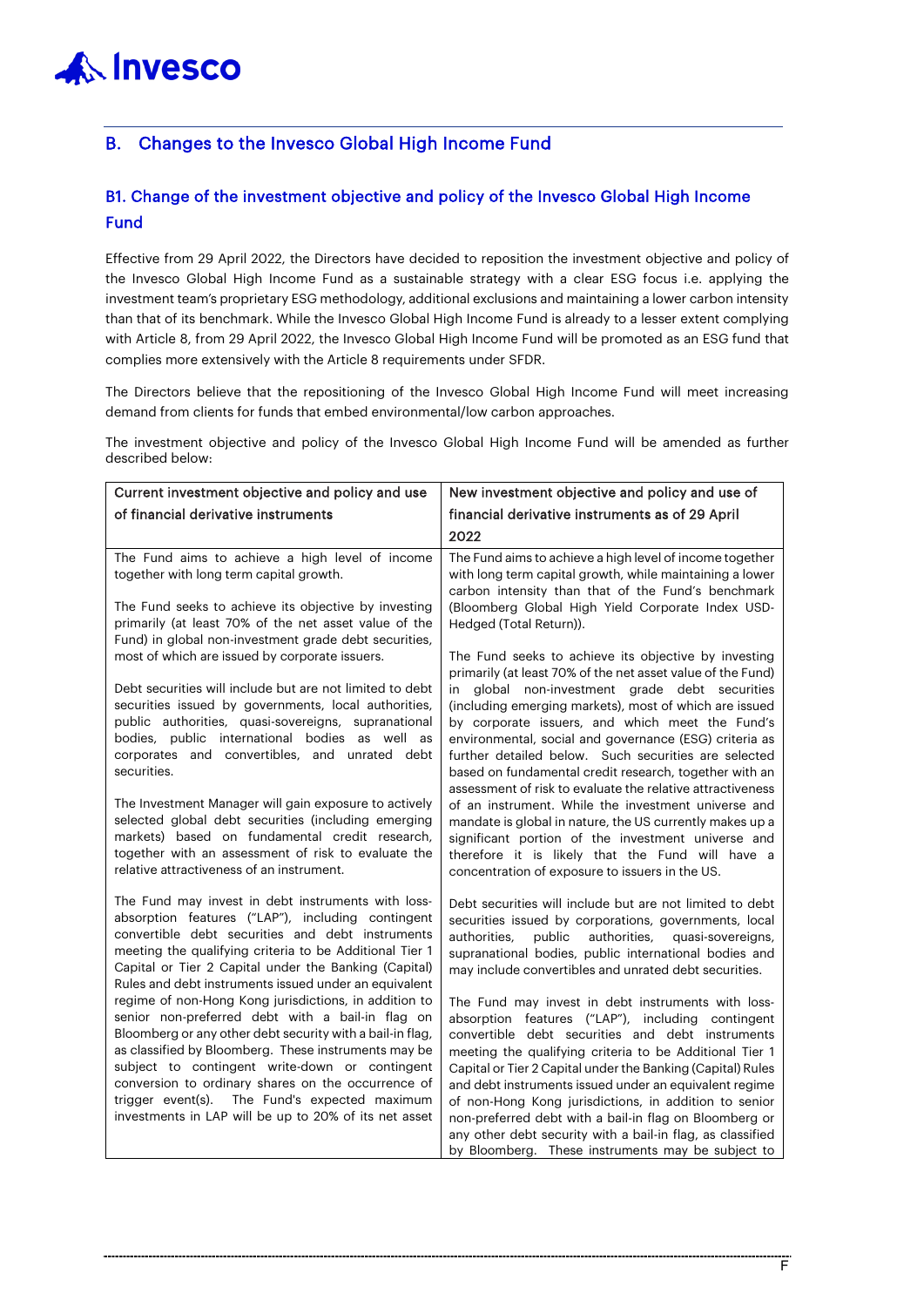| value. The Fund may invest up to 10% of its net asset<br>value in contingent convertibles.                                                                                                                                                                                                                                             | contingent write-down or contingent conversion to<br>ordinary shares on the occurrence of trigger event(s).<br>The Fund's expected maximum investments in LAP will                                                                                                                                             |
|----------------------------------------------------------------------------------------------------------------------------------------------------------------------------------------------------------------------------------------------------------------------------------------------------------------------------------------|----------------------------------------------------------------------------------------------------------------------------------------------------------------------------------------------------------------------------------------------------------------------------------------------------------------|
| The Fund may invest up to 20% of its net asset value in<br>securities which are either in default or deemed to be<br>at high risk of default as determined by the SICAV.                                                                                                                                                               | be up to 20% of its net asset value. The Fund may invest<br>up to 10% of its net asset value in contingent<br>convertibles.                                                                                                                                                                                    |
| The Fund may access China onshore bonds in the<br>China Interbank Bond Market via Bond Connect for less<br>than 10% of its net asset value.                                                                                                                                                                                            | The Fund's ESG criteria will be reviewed and applied on<br>an ongoing basis by the Investment Manager. This<br>approach will include the following aspects:                                                                                                                                                    |
| In addition, the Investment Manager may also seek to<br>gain exposure to such debt securities by investing up<br>to 10% of its net asset value in structured notes,<br>including credit-linked notes, deposit-linked notes and<br>notes linked to a total return swap. The Investment<br>Manager will use these structured notes where | Screening will be employed to exclude issuers that<br>do not meet the Fund's ESG criteria. Such<br>exclusions will be applied based on criteria<br>including, but not limited to, the level of<br>involvement in certain activities such as coal, fossil<br>fuels, tobacco, adult entertainment, gambling, and |

investing directly into debt securities issued by governments, local authorities and public authorities is not possible or is unattractive, for example, due to restrictions on foreign money inflows. These structured notes will be freely transferable and will not be leveraged.

Up to 30% of the net asset value of the Fund may be invested in cash and cash equivalents, money market instruments and other eligible transferable securities not meeting the above requirements.

Not more than 10% of the net asset value of the Fund may be invested in securities issued by or guaranteed by a country which is unrated and/or whose credit rating is below investment grade (as rated by the major recognised credit rating agencies including but not limited to Standard & Poor's, Fitch and Moody's). For the avoidance of doubt, this restriction does not apply to securities issued by quasi-sovereigns (i.e. not being a government, public or local authority) and other types of debt securities, which are not subject to any minimum credit rating requirements.

The Fund may invest up to 100% of its net asset value in debt securities which are unrated (debt securities which are not rated by any international rating agency such as Moody's, Standard & Poor's and Fitch) or rated below investment grade (below investment grade is defined as credit rating that is below BBB- from Standard & Poor's and Fitch, or below Baa3 from Moody's or an equivalent rating from an internationally recognized rating agency).

The Fund may enter into financial derivatives instruments for efficient portfolio management, hedging purposes and not extensively for investment purposes. The Fund's use of derivatives may include derivatives on credit, rates, currencies and volatility and may be used to achieve both long and short positions, which overall will not result in the Fund being directionally short or short any asset class. In addition, the Fund will not have uncovered short positions, in line with appropriate UCITS regulatory requirements. The Fund may also use derivatives on equities, where the

- do not meet the Fund's ESG criteria. Such exclusions will be applied based on criteria including, but not limited to, the level of involvement in certain activities such as coal, fossil fuels, tobacco, adult entertainment, gambling, and weapons. All issuers considered for investment will be screened for compliance with, and excluded if they do not meet, the UN Global Compact principles. The Fund will also adhere to a country exclusions list on sovereign debt to ensure that any exposures to government or government-related debt are consistent with the Fund's ESG criteria.
- The Investment Manager will also use positive screening, based on its proprietary rating system, to identify issuers, which, in the view of the Investment Manager, meet sufficient practice and standards or are on an improving trajectory in terms of ESG and sustainable development (as more fully described in the Fund's ESG policy) for inclusion in the Fund's universe, as measured by their ratings relative to their peers. Issuers on an improving trajectory refer to issuers that may have a lower absolute rating but are demonstrating or have demonstrated year on year improvements in ESG metrics.
- **F** The Investment Manager will monitor the carbon emission intensity of the portfolio based on the Scope 1 and Scope 2 emissions of issuers to maintain a lower carbon intensity than that of its benchmark.

It is expected that the size of the investment universe of the Fund will be reduced by at least 25% in terms of number of issuers after the application of the above ESG screening.

The Fund may invest up to 20% of its net asset value in securities which are either in default or deemed to be at high risk of default as determined by the SICAV.

The Fund may access China onshore bonds in the China Interbank Bond Market via Bond Connect for less than 10% of its net asset value.

In addition, the Investment Manager may also seek to gain exposure to such debt securities by investing up to 10% of its net asset value in structured notes, including credit-linked notes, deposit-linked notes and notes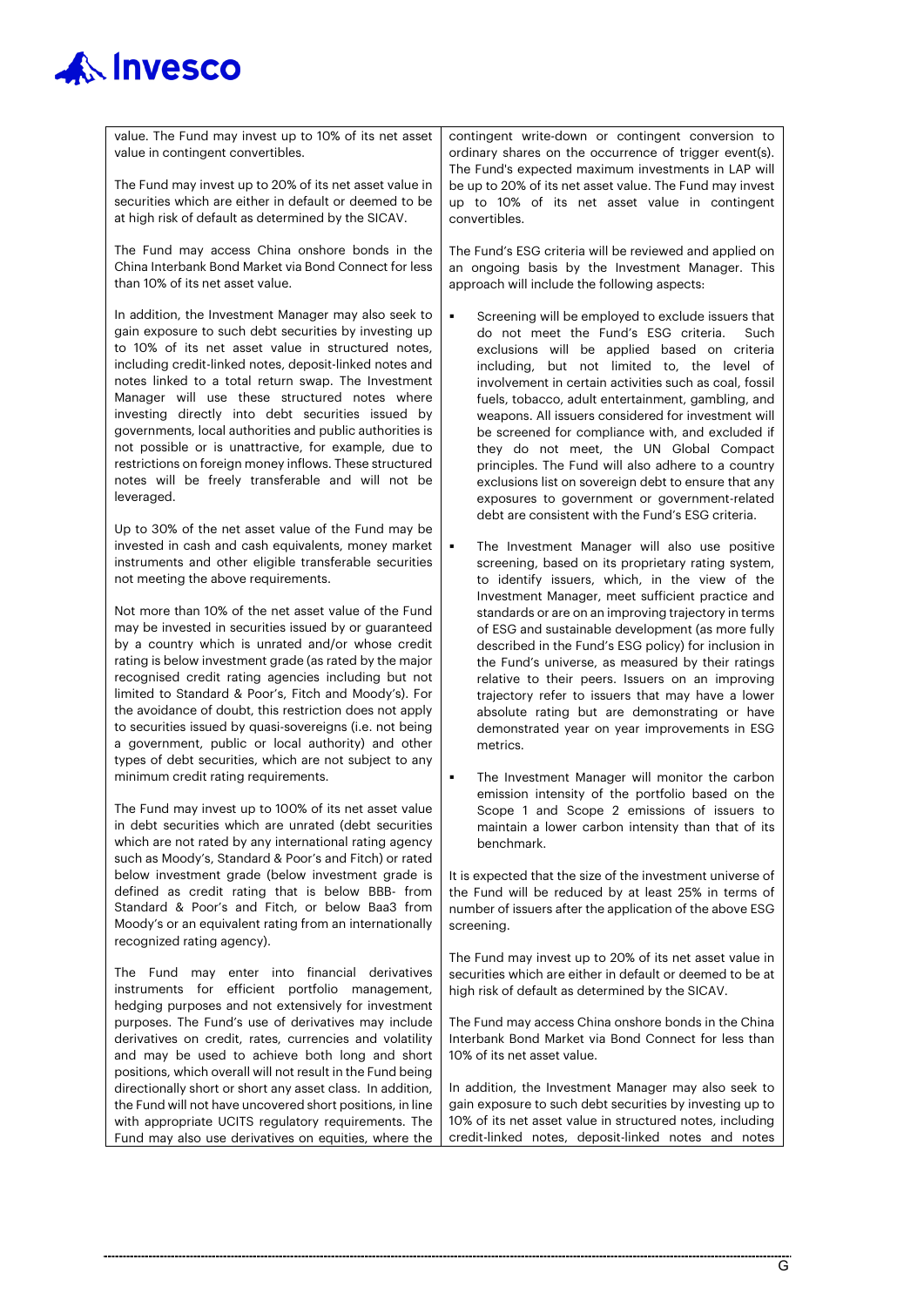Fund Manager believes that such investment could reduce drawdowns. The long and short active financial derivative positions (including active currency/interest rate/credit/volatility and equity positions) implemented by the Fund may not be correlated with the underlying securities positions held by the Fund (i.e. debt securities).

The expected level of leverage of the Fund calculated using the commitment approach is 0 to 40% of the net asset value of the Fund. The level of leverage of the Fund using the commitment approach is expressed as a ratio between the market value of the equivalent position in the underlying assets of the financial derivative instruments (taking into account the possible netting and hedging arrangements) and its net asset value.

The expected proportion of the net asset value of the Fund to total return swaps is 0%. Under normal circumstances, the maximum proportion of the net asset value of the Fund subject to total return swaps is 30%.

linked to a total return swap. The Investment Manager will use these structured notes where investing directly into debt securities issued by governments, local authorities and public authorities is not possible or is unattractive, for example, due to restrictions on foreign money inflows. These structured notes will be freely transferable and will not be leveraged.

Up to 30% of the net asset value of the Fund may be invested in cash, cash equivalents, money market instruments, money market funds and other transferable securities. The Fund's exposure to cash, cash equivalents, money market instruments and money markets funds, may not be aligned with the Fund's ESG criteria.

Not more than 10% of the net asset value of the Fund may be invested in securities issued by or guaranteed by a country which is unrated and/or whose credit rating is below investment grade (as rated by the major recognised credit rating agencies including but not limited to Standard & Poor's, Fitch and Moody's). For the avoidance of doubt, this restriction does not apply to securities issued by quasi-sovereigns (i.e. not being a government, public or local authority) and other types of debt securities, which are not subject to any minimum credit rating requirements.

The Fund may invest up to 100% of its net asset value in debt securities which are unrated (debt securities which are not rated by any international rating agency such as Moody's, Standard & Poor's and Fitch) or rated below investment grade (below investment grade is defined as credit rating that is below BBB- from Standard & Poor's and Fitch, or below Baa3 from Moody's or an equivalent rating from an internationally recognized rating agency).

For more information on the Fund's ESG policy and criteria, please refer to the website of the Management Company.

The Fund may enter into financial derivatives instruments for efficient portfolio management, hedging purposes and not extensively for investment purposes. The Fund's use of derivatives may include derivatives on credit, rates, currencies and volatility and may be used to achieve both long and short positions, which overall will not result in the Fund being directionally short or short any asset class. In addition, the Fund will not have uncovered short positions, in line with appropriate UCITS regulatory requirements. The Fund may also use derivatives on equities, where the Fund Manager believes that such investment could reduce drawdowns. For the avoidance of doubt, derivatives on indices may not be aligned with the Fund's ESG criteria. The long and short active financial derivative positions (including active currency/interest rate/credit/volatility and equity positions) implemented by the Fund may not be correlated with the underlying securities positions held by the Fund (i.e. debt securities).

H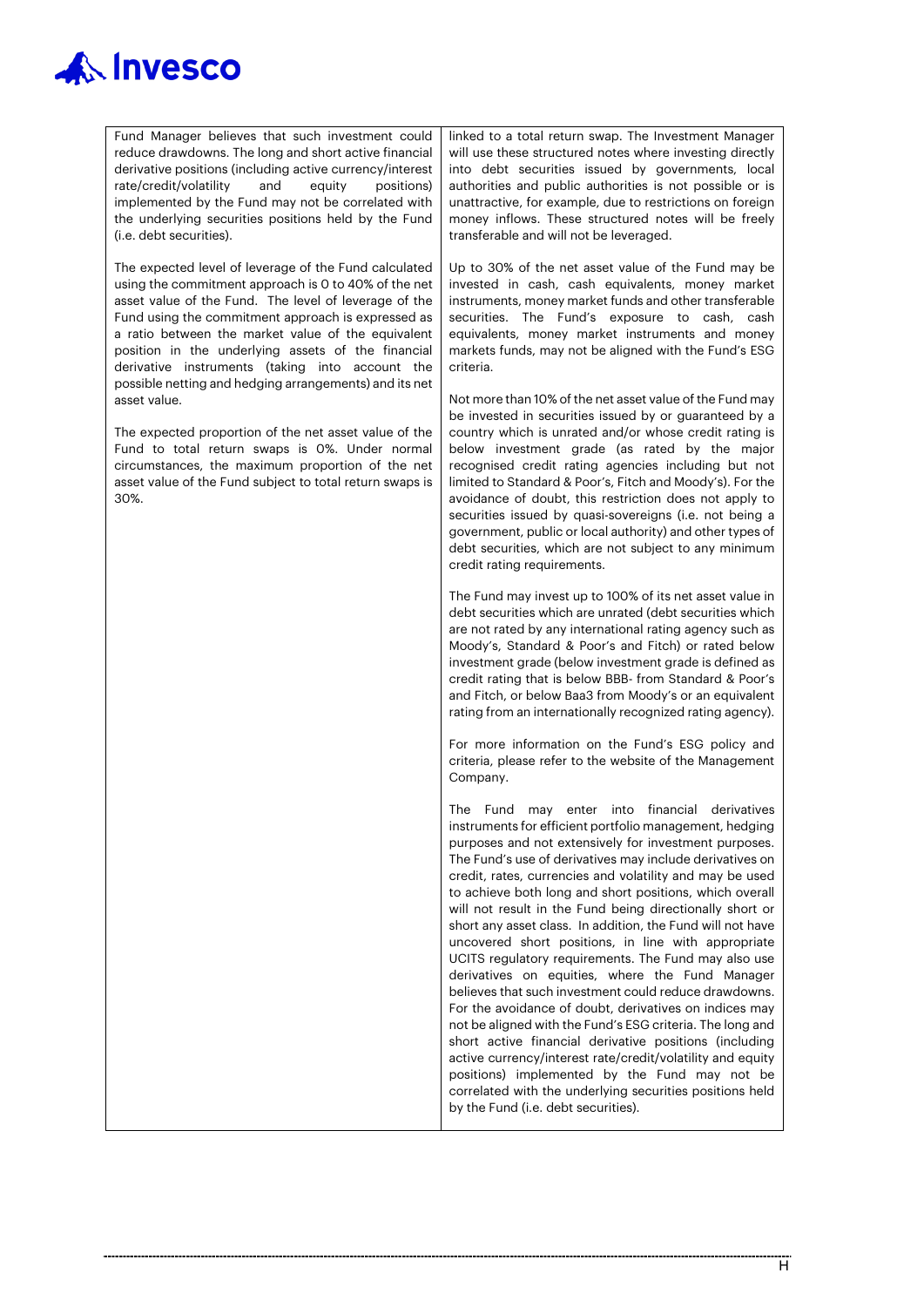

| The expected level of leverage of the Fund calculated<br>using the commitment approach is 0 to 40% of the net<br>asset value of the Fund. The level of leverage of the Fund<br>using the commitment approach is expressed as a ratio<br>between the market value of the equivalent position in<br>the underlying assets of the financial derivative |
|-----------------------------------------------------------------------------------------------------------------------------------------------------------------------------------------------------------------------------------------------------------------------------------------------------------------------------------------------------|
| instruments (taking into account the possible netting                                                                                                                                                                                                                                                                                               |
| and hedging arrangements) and its net asset value.                                                                                                                                                                                                                                                                                                  |
| The expected proportion of the net asset value of the                                                                                                                                                                                                                                                                                               |
|                                                                                                                                                                                                                                                                                                                                                     |
| Fund to total return swaps is 0%. Under normal<br>circumstances, the maximum proportion of the net asset<br>value of the Fund subject to total return swaps is 30%.                                                                                                                                                                                 |
|                                                                                                                                                                                                                                                                                                                                                     |

As a result of the above changes, the "Country Concentration Risk" will be considered as a relevant risk to the Invesco Global High Income Fund and the "ESG Investment Risk" will be highlighted as a key risk in the Product Key Facts Statement of Invesco Global High Income Fund post-repositioning.

The costs associated with any rebalancing of the underlying investments of the portfolio are expected to be minimal. These costs will be borne by the Invesco Global High Income Fund, as it is believed that the repositioning will provide investors with a fund with an improved product positioning and enhanced opportunity to grow assets under management.

The rebalancing is expected to be minimal for Invesco Global High Income Fund. The rebalancing of the underlying investments will begin on the effective date. Shareholders should note that while a significant portion of the rebalancing exercise will be completed on the effective date, certain trades may take a number of Business Days to complete. The entire exercise is expected to take up to 5 Business Days. As a result, the repositioned Invesco Global High Income Fund might not comply entirely with its new investment objective and policy up to 6 May 2022. While it is expected that the entire process can be completed within 5 Business Days, it is possible that certain unforeseen events, such as a lack of market liquidity may impact the said timeline. However it is expected that any proportion not completed within 5 Business Days will be immaterial.

The changes do not have a material adverse impact on the rights or interests of the existing shareholders. In addition, there is no change in the fee level or cost in managing the Invesco Global High Income Fund following the implementation of the above changes. Save as mentioned above, there is no other change to the operation and/or manner in which the Invesco Global High Income Fund is being managed and there is no other effect on existing investors, other than the portfolio rebalance exercise during the transitional period.

#### B2. Change of name of the Invesco Global High Income Fund

From 29 April 2022, please note that the Invesco Global High Income Fund will be renamed the Invesco Sustainable Global High Income Fund in order to reflect the updated investment objective and policy.

#### Do any of the above amendments not suit your investment requirements?

In addition to the ability to redeem free of charge as disclosed above, you may also avail of a switch out of the Invesco Global High Income Fund, provided such requests are received at any time prior to 5pm Hong Kong time on 28 April 2022, into another Fund in the SICAV (subject to minimum investment amounts as set out in the Prospectus and authorisation of the particular Fund for sale in your relevant jurisdiction). The switch will be carried out in accordance with the terms of the Prospectus, but no switching fee will be imposed on any such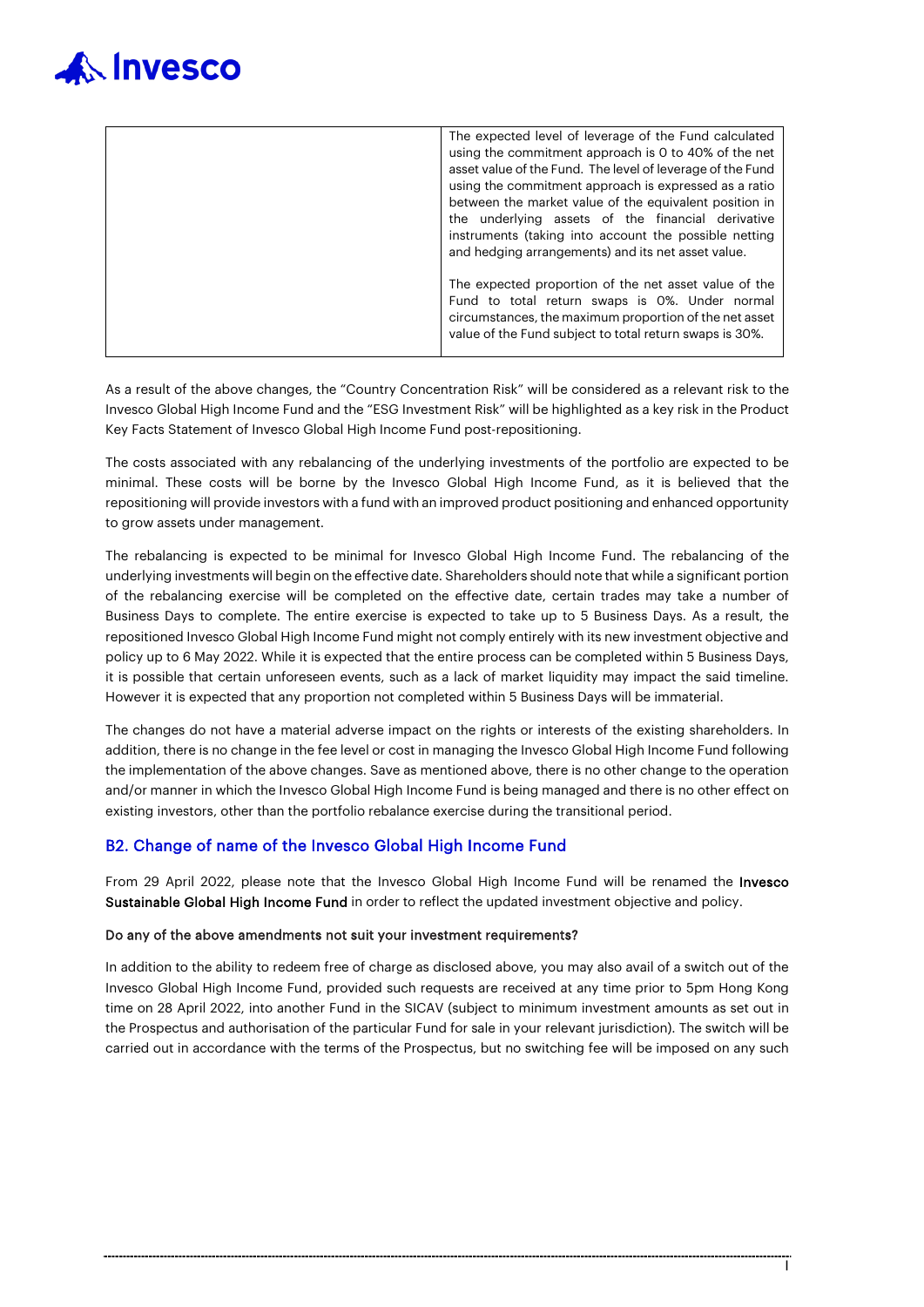

switch $^2$  $^2$ . Before taking any decision to invest in another Fund, you must first refer to the Prospectus and the risks involved in relation to the same.

For the avoidance of doubt, in the case of redemption of "B" Shares, the Contingent Deferred Sales Charge will, if applicable, be waived.

### C. Changes to the Invesco Active Multi-Sector Credit Fund[3](#page-10-1)

#### C1. Change of the investment policy of the Invesco Active Multi-Sector Credit Fund

Effective from 29 April 2022, the Directors have decided to reposition the investment objective and policy of the Invesco Active Multi-Sector Credit Fund as a sustainable strategy with a clear ESG focus while maintaining a low carbon approach.

In addition, the Strategic Asset Allocation (SAA) of the Invesco Active Multi-Sector Credit Fund will be revised from a risk parity approach to an optimized yield approach going forward.

It is believed that the repositioning of the Invesco Active Multi-Sector Credit Fund will meet increasing demand from clients for funds that embed environmental/low carbon approaches. This is in addition to the amendments to the SAA, which is intended to address demand for lower exposure to investment grade credit, (and higher exposure to non-core credit markets including high yield credit) which will be delivered within the revised SAA.

The investment objective and policy of the Invesco Active Multi-Sector Credit Fund will be amended as further described below:

| Current investment objective and policy and use                                                                                                                                                                                                                                                                                                  | New investment objective and policy and use of                                                                                                                                                                                                                                                                                                                   |
|--------------------------------------------------------------------------------------------------------------------------------------------------------------------------------------------------------------------------------------------------------------------------------------------------------------------------------------------------|------------------------------------------------------------------------------------------------------------------------------------------------------------------------------------------------------------------------------------------------------------------------------------------------------------------------------------------------------------------|
| of financial derivative instruments                                                                                                                                                                                                                                                                                                              | financial derivative instruments as of 29 April 2022                                                                                                                                                                                                                                                                                                             |
| The Fund aims to provide a positive total return over a<br>full market cycle.                                                                                                                                                                                                                                                                    | The Fund aims to provide a positive total return over a<br>full market cycle, while maintaining a lower carbon<br>intensity than that of the Fund's investment universe.                                                                                                                                                                                         |
| The Fund seeks to achieve its objective through an active<br>strategic and tactical asset allocation process to credit-<br>related debt securities globally. Within the strategic and<br>tactical allocation process, the Investment Manager will<br>gain exposure to actively selected debt securities based<br>on fundamental credit research. | The Fund seeks to achieve its objective through an active<br>strategic and tactical asset allocation process to credit-<br>related debt securities globally which meet the Fund's<br>environmental, social and governance (ESG) criteria as<br>further detailed below. Within the strategic and tactical<br>allocation process, the Investment Manager will gain |
| The strategic asset-allocation process applies a risk-<br>balanced approach to each of the credit sectors with the<br>tactical overlay allowing the Investment Manager to shift                                                                                                                                                                  | exposure to actively selected debt securities based on<br>fundamental credit research.                                                                                                                                                                                                                                                                           |
| these allocations to take advantage of different market<br>environments.                                                                                                                                                                                                                                                                         | The strategic asset-allocation process optimises yield<br>through the team's proprietary capital market<br>assumptions, which serve as the cornerstone for asset                                                                                                                                                                                                 |
| Credit-related debt securities are intended to include<br>emerging market debt, high-yield debt, investment-<br>grade corporate debt and eligible loans. Depending on<br>the market environment, the Fund has the flexibility to<br>allocate opportunistically to any other credit sector not                                                    | allocation decisions to each of the credit sectors. The<br>tactical overlay allows the Investment Manager to shift<br>these allocations to take advantage of different market<br>environments.                                                                                                                                                                   |
| mentioned above.                                                                                                                                                                                                                                                                                                                                 | Credit-related debt securities are intended to include<br>emerging market debt, high-yield debt, investment-<br>grade corporate debt, eligible loans and securitised                                                                                                                                                                                             |

<span id="page-10-0"></span> $<sup>2</sup>$  Although we will not impose any charges in respect of your switching instructions, your bank, distributor or financial</sup> adviser may charge you switching and/or transaction fees. You are advised to contact your bank, distributor or financial adviser should you have any questions in this regard.

<span id="page-10-1"></span><sup>&</sup>lt;sup>3</sup> This Fund is not authorised by the SFC and therefore is not available for sale to the public in Hong Kong.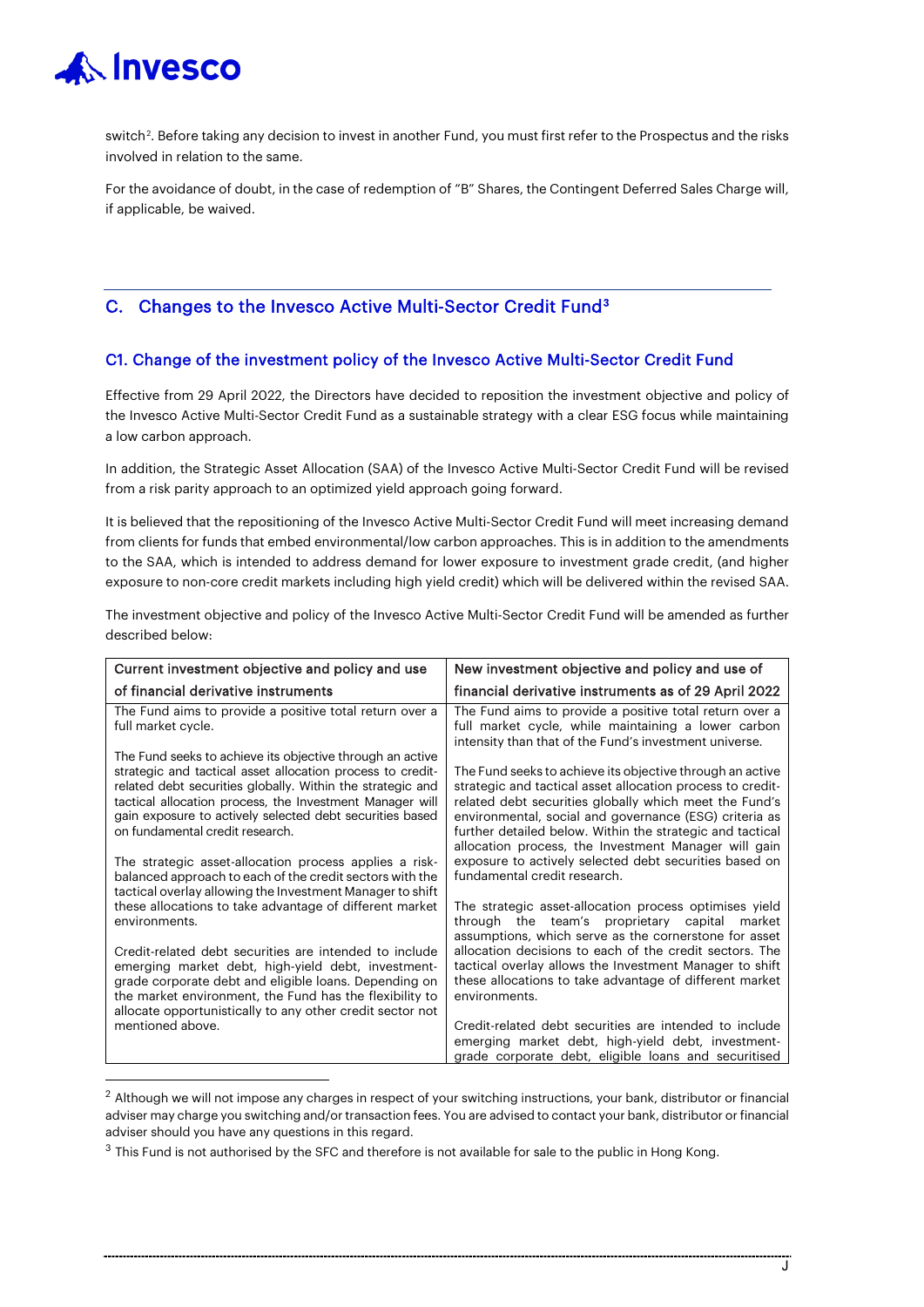

Debt securities may include investment-grade as well as non-investment grade, other securitised debt (such as ABS and MBS) and unrated debt securities, which, may be issued by governments or corporations. Securitised debt may include Commercial Mortgage Backed Securities (CMBS) and Residential Mortgage Backed Securities (RMBS) including Collateralised Mortgage Obligations (CMOs).

Exposure to eligible loans will generally be taken via investment in Collateralised Loan Obligations (CLOs), collective investment schemes, Floating Rate Notes (FRNs) as well as swaps and other derivatives on UCITS eligible loan indices.

Exposure to MBS can be taken through agency (issued by government-sponsored enterprises such as Fannie Mae, Freddie Mac or Ginnie Mae) or non-agency (traditionally issued by an investment bank). Furthermore, exposure to ABS/MBS can be made through senior and junior tranches.

The Fund will not hold debt securities with a credit rating of below B- by Standard and Poor's rating agency, or equivalent (or in the case of unrated debt securities, determined to be of an equivalent rating). Furthermore, the Fund will not hold securitised debt securities, such as ABS, rated below investment grade.

The Fund may also invest in cash, cash equivalents, Money Market Instruments and any other Transferable Securities across the investment universe.

The Fund may invest up to 10% of its NAV in contingent convertibles.

The Fund may invest up to 10% of its NAV in securities which are either in default or deemed to be at high risk of default as determined by the SICAV ("Distressed Securities").

Equities and equity related instruments may be invested up to a maximum of 15% of the NAV of the Fund.

The Fund may access China onshore bonds in the CIBM via Bond Connect for less than 10% of its NAV.

The Fund's use of financial derivative instruments may include but is not limited to derivatives on credit, rates, currencies and equities and may be used to achieve both long and short positions.

Non-Euro denominated investments are intended to be hedged back into Euro at the discretion of the Investment Manager.

debt. Depending on the market environment, the Fund has the flexibility to allocate opportunistically to any other credit sector not mentioned above.

Securitised debt may include Asset Backed Securities (ABS), Commercial Mortgage Backed Securities (CMBS) and Residential Mortgage Backed Securities (RMBS) including Collateralised Mortgage Obligations (CMOs). Exposure to MBS can be taken through agency (issued by government-sponsored enterprises such as Fannie Mae, Freddie Mac or Ginnie Mae) or non-agency (traditionally issued by an investment bank). Furthermore, exposure to ABS/MBS can be made through senior and junior tranches.

Exposure to eligible loans will generally be taken via investment in Collateralised Loan Obligations (CLOs), collective investment schemes, Floating Rate Notes (FRNs) as well as swaps and other derivatives on UCITS eligible loan indices.

The Fund's ESG criteria will be reviewed and applied on an ongoing basis by the Investment Manager. This approach will include the following aspects:

- Screening will be employed to exclude issuers that do not meet the Fund's ESG criteria. Such exclusions will be applied based on criteria including, but not limited to, the level of involvement in certain activities such as coal, fossil fuels, tobacco, adult entertainment, gambling, and weapons. All issuers considered for investment will be screened for compliance with, and excluded if they do not meet, the UN Global Compact principles. The Fund will also adhere to a country exclusions list on sovereign debt to ensure that any exposures to government or government-related debt are consistent with the Fund's ESG criteria.
- The Investment Manager will also use positive screening, based on its proprietary rating system, to identify issuers, which, in the view of the Investment Manager, meet sufficient practice and standards or are on an improving trajectory in terms of ESG and sustainable development for inclusion in the Fund's universe, as measured by their ratings relative to their peers.
- The Investment Manager will monitor the carbon emission intensity of the portfolio to maintain a lower carbon intensity than that of its investment universe.

The Fund will not hold debt securities with a credit rating of below B- by Standard and Poor's rating agency, or equivalent (or in the case of unrated debt securities, determined to be of an equivalent rating). Furthermore, the Fund will not hold securitised debt securities, such as ABS, rated below investment grade.

Owing to their nature it may not be possible to apply negative screening to certain securitised debt securities such as CMBS, ABS and CLOs. In such instances the Investment Manager will ensure that positive screening is applied based on its proprietary rating system.

 $\overline{K}$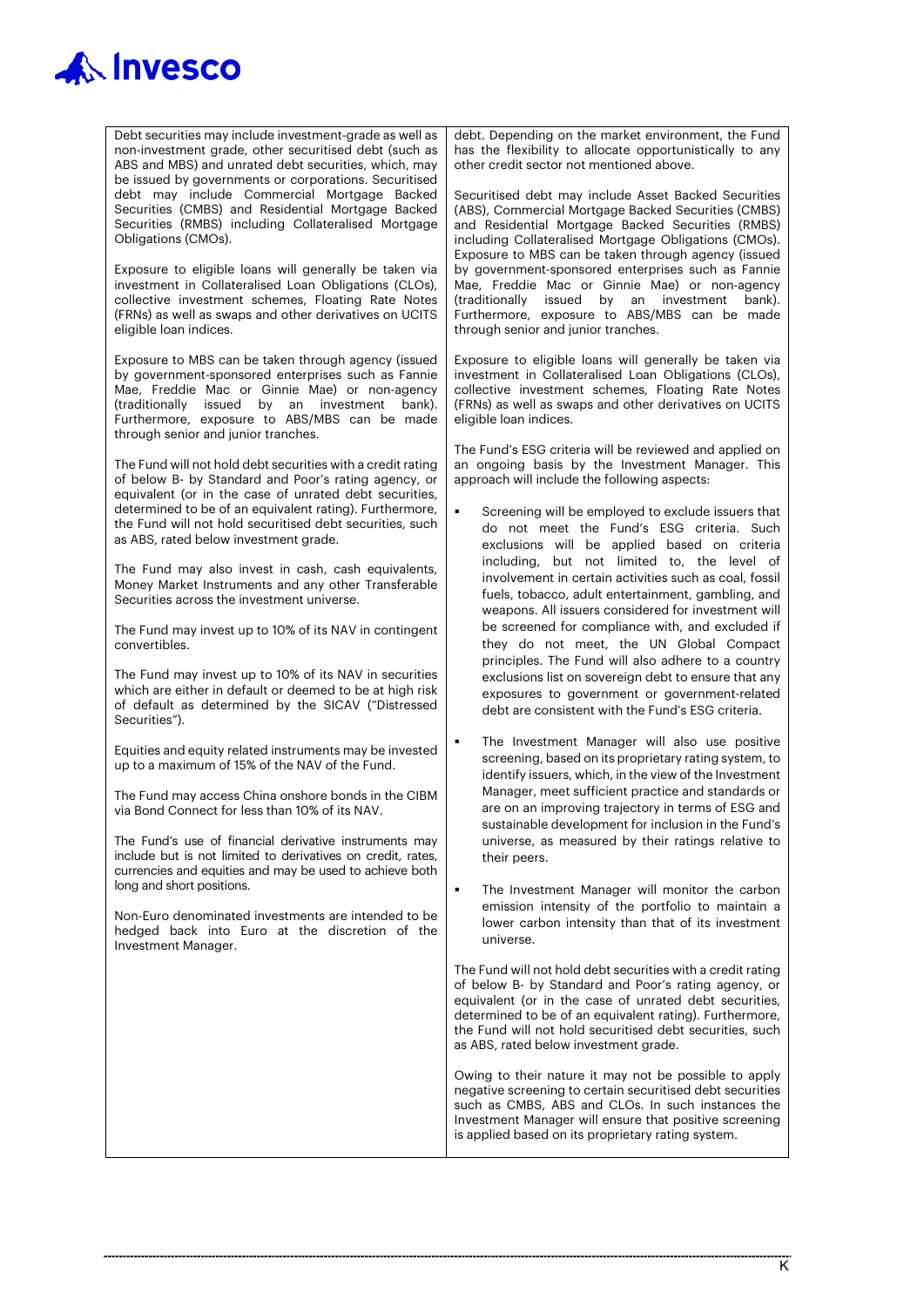| The Fund may invest up to 10% of its NAV in contingent<br>convertibles.                                                                                                                                                                                                                                                     |
|-----------------------------------------------------------------------------------------------------------------------------------------------------------------------------------------------------------------------------------------------------------------------------------------------------------------------------|
| The Fund may invest up to 10% of its NAV in securities<br>which are either in default or deemed to be at high risk<br>of default as determined by the SICAV ("Distressed<br>Securities").                                                                                                                                   |
| Equities and equity related instruments may be invested<br>up to a maximum of 15% of the NAV of the Fund.                                                                                                                                                                                                                   |
| The Fund may access China onshore bonds in the CIBM<br>via Bond Connect for less than 10% of its NAV.                                                                                                                                                                                                                       |
| Up to 30% of the NAV of the Fund may be invested in<br>cash, cash equivalents, Money Market Instruments,<br>money market funds and other Transferable Securities.<br>The Fund's exposure to cash, cash equivalents, Money<br>Market Instruments and money market funds, may not<br>be aligned with the Fund's ESG criteria. |
| The Fund's use of financial derivative instruments may<br>include but is not limited to derivatives on credit, rates,<br>currencies and equities and may be used to achieve both<br>long and short positions. For the avoidance of doubt,<br>derivatives on indices may not be aligned with the Fund's<br>ESG criteria.     |
| Non-Euro denominated investments are intended to be<br>hedged back into Euro at the discretion of the<br>Investment Manager.                                                                                                                                                                                                |
| For more information on the Fund's ESG policy, please<br>refer to the Website of the Management Company.                                                                                                                                                                                                                    |

The costs associated with any rebalancing of the underlying investments of the portfolio are reasonably estimated at 35 bps in terms of the NAV of the Invesco Active Multi-Sector Credit Fund, based on markets dynamic and portfolio composition as at 18 March 2022. These costs will be borne by the Invesco Active Multi-Sector Credit Fund, as it is believed that the repositioning will provide investors with a fund with an improved product positioning and enhanced opportunity to grow assets under management.

The rebalancing will amount to around 45% of the NAV of the Invesco Active Multi-Sector Credit Fund. Shareholders should note that while a significant portion of the rebalancing exercise will be completed on the effective date, certain trades may take a number of Business Days to complete. The entire exercise is expected to take up to 5 Business Days. As a result, the repositioned Invesco Active Multi-Sector Credit Fund might not comply entirely with its new investment objective and policy up to 6 May 2022. While it is expected that the entire process can be completed within 5 Business Days, it is possible that certain unforeseen events, such as a lack of market liquidity may impact the said timeline. However it is expected that any proportion not completed within 5 Business Days will be immaterial.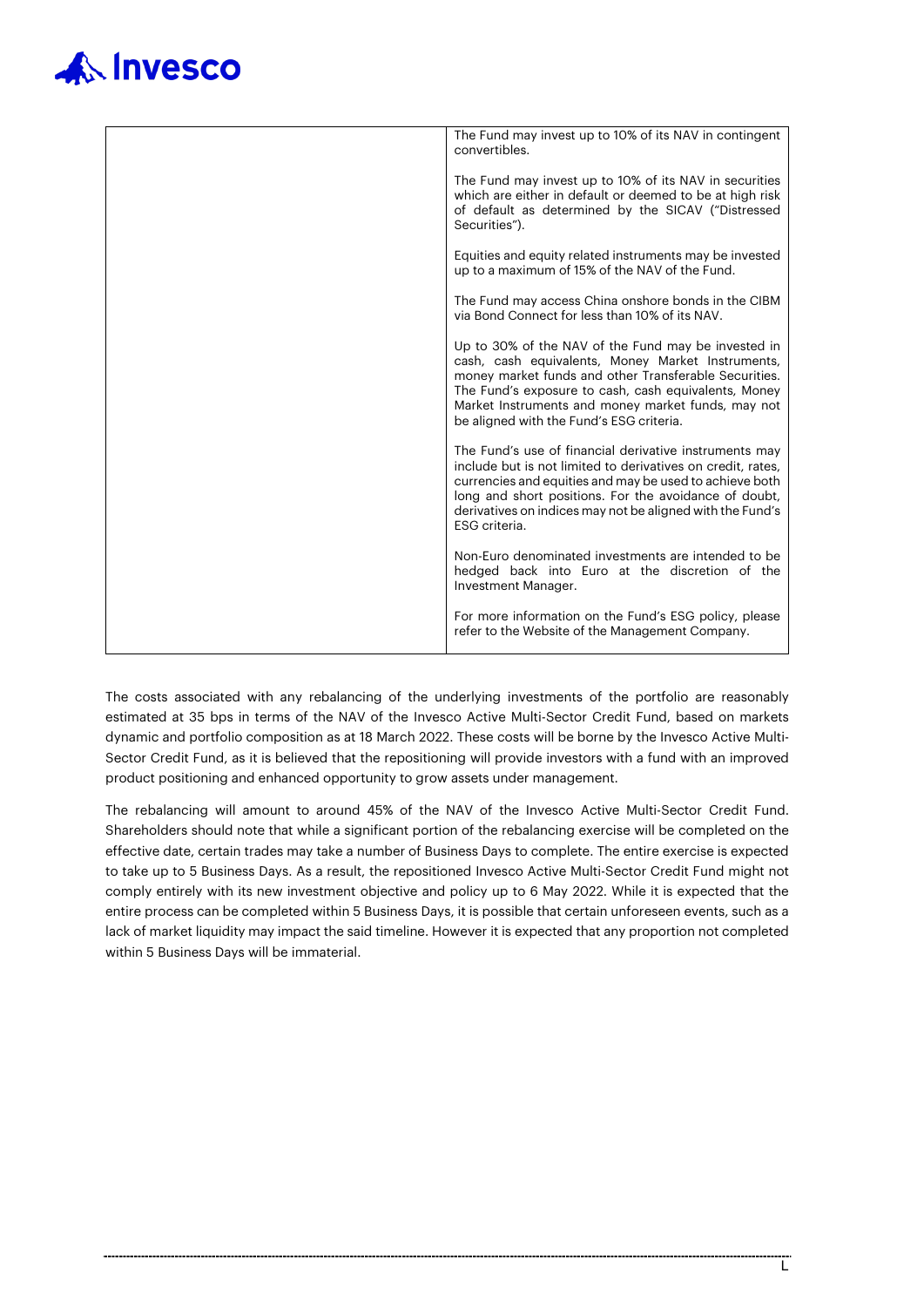

#### C2. Change of name of the Invesco Active Multi-Sector Credit Fund

From 29 April 2022, please note that the Invesco Active Multi-Sector Credit Fund will be renamed the Invesco Sustainable Multi-Sector Credit Fund in order to reflect the updated investment policy.

#### Do any of the above amendments not suit your investment requirements?

In addition to the ability to redeem free of charge as disclosed above, you may also avail of a switch out of the Invesco Active Multi-Sector Credit Fund, provided such requests are received at any time prior to 5pm Hong Kong time on 28 April 2022, into another Fund in the SICAV (subject to minimum investment amounts as set out in the Prospectus and authorisation of the particular Fund for sale in your relevant jurisdiction). The switch will be carried out in accordance with the terms of the Prospectus, but no switching fee will be imposed on any such switch<sup>[4](#page-13-0)</sup>. Before taking any decision to invest in another Fund, you must first refer to the Prospectus and the risks involved in relation to the same.

#### D. Change to the Invesco Global Opportunities Fund<sup>[5](#page-13-1)</sup>

#### D1. Change of the investment strategy of the Invesco Global Opportunities Fund

From 29 April 2022, the Directors have decided to reposition the Invesco Global Opportunities Fund as a thematic founder-owner strategy. The Invesco Global Opportunities Fund will seek to invest in a concentrated portfolio of companies where the company founder(s) or (an) individual(s) with material share ownership are represented on the company management team or on the board of directors.

The proposed change will not materially impact the way the Invesco Global Opportunities Fund is managed and will not materially change its risk profile.

The costs associated to such change will be borne by the Management Company. There is no rebalancing cost envisaged to implement this change.

#### D2. Change of name of the Invesco Global Opportunities Fund the

From 29 April 2022, please note that the Invesco Global Opportunities Fund will be renamed the Invesco Global Founders & Owners Fund in order to reflect the updated investment objective and policy.

### E. Change to the use of derivatives for various Funds

From 29 April 2022, the Funds listed below and all managed by Invesco Asset Management Deutschland GmbH (the "Investment Manager") will be enabled to use derivatives for both efficient portfolio management and for hedging not aligned with the Funds' ESG criteria:

<span id="page-13-0"></span><sup>&</sup>lt;sup>4</sup> Although we will not impose any charges in respect of your switching instructions, your bank, distributor or financial adviser may charge you switching and/or transaction fees. You are advised to contact your bank, distributor or financial adviser should you have any questions in this regard.

<span id="page-13-1"></span><sup>&</sup>lt;sup>5</sup> This Fund is not authorised by the SFC and therefore is not available for sale to the public in Hong Kong.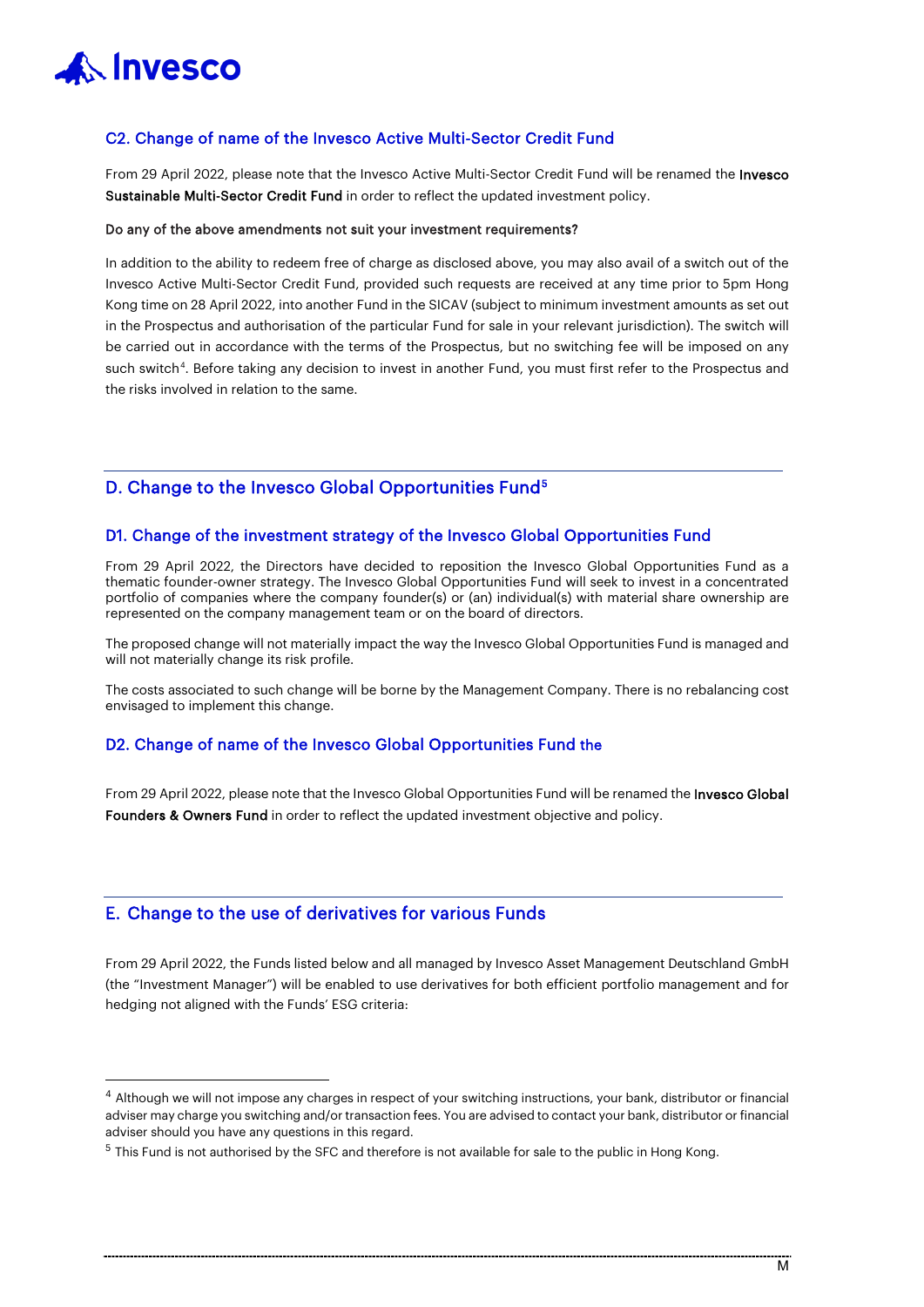

- Invesco Sustainable Pan European Structured Equity Fund
- Invesco Sustainable Global Structured Equity Fund
- Invesco Pan European Structured Responsible Equity Fund<sup>[6](#page-14-0)</sup>
- Invesco Sustainable Emerging Markets Structured Equity Fund<sup>[7](#page-14-1)</sup>
- Invesco Sustainable Euro Structured Equity Fund<sup>[8](#page-14-2)</sup>
- Invesco Sustainable US Structured Equity Fund

The Investment Manager will use this flexibility for cash management purposes.

The above changes are not intended to have a material impact on the risk profile of the above Funds. There is no change to the net derivative exposure of the above Funds which are authorised by the SFC.

## F. Updates to disclosures on total return swaps exposure and the expected and/or maximum usage of total return swaps for various Funds

Kindly note that additional disclosures relating to the use of total return swaps will be included in the updated Prospectus to clarify that (i) total return swap use will be on a temporary basis for Funds that have an expected proportion of the NAV subject to total return swaps of 0%, and (ii) total return swap use will be on a continuous basis for Funds that have an expected proportion of the NAV subject to total return swaps of >0%.

In addition, the disclosed expected and/or maximum usage of total return swaps of certain Funds will be updated as follows:

- Invesco Asian Flexible Bond Fund, Invesco Belt and Road Debt Fund[9](#page-14-3), Invesco China Onshore Credit Fund<sup>9</sup>, and Invesco Emerging Markets Local Debt Fund<sup>9</sup>: The expected level of usage of total return swaps will change from 10% to 0% of the NAV of the relevant Fund.
- Invesco Emerging Markets Bond Fund, Invesco Global High Income Fund, and Invesco UK Investment Grade Bond Fund: The expected level of usage of total return swaps will change from 5% to 0% of the NAV of the relevant Fund.
- Invesco Active Multi-Sector Credit Fund<sup>9</sup>: The expected level of usage of total return swaps will change from 10% to 0% of its NAV. The maximum level of usage of total return swaps under normal circumstances will change from 100% to 30% of its NAV.
- Invesco Emerging Market Flexible Bond Fund<sup>9</sup>: The expected level of usage of total return swaps will change from 5% to 0% of its NAV. The maximum level of usage of total return swaps under normal circumstances will change from 100% to 30% of its NAV.
- Invesco Bond Fund<sup>9</sup>, Invesco Euro Bond Fund<sup>9</sup>, Invesco Euro High Yield Bond Fund<sup>9</sup>, Invesco Euro Short Term Bond Fund9, Invesco Global Flexible Bond Fund9, Invesco Global High Yield Short Term Bond Fund9, Invesco Global Investment Grade Corporate Bond Fund, Invesco Net Zero Global Investment Grade Corporate Bond Fund<sup>9</sup>, and Invesco Real Return (EUR) Bond Fund<sup>9</sup>: The expected level of usage of total return swaps will change from 25% to 0% of the NAV of the relevant Fund. In addition, the maximum level of usage of total return swaps under normal circumstances will change from 100% to 30% of the NAV of the relevant Fund.

<span id="page-14-0"></span> $6$  This Fund is not authorised by the SFC and therefore is not available for sale to the public in Hong Kong.

<span id="page-14-1"></span> $7$  This Fund is not authorised by the SFC and therefore is not available for sale to the public in Hong Kong.

<span id="page-14-2"></span><sup>&</sup>lt;sup>8</sup> This Fund is not authorised by the SFC and therefore is not available for sale to the public in Hong Kong.

<span id="page-14-3"></span> $9$  This Fund is not authorised by the SFC and therefore is not available for sale to the public in Hong Kong.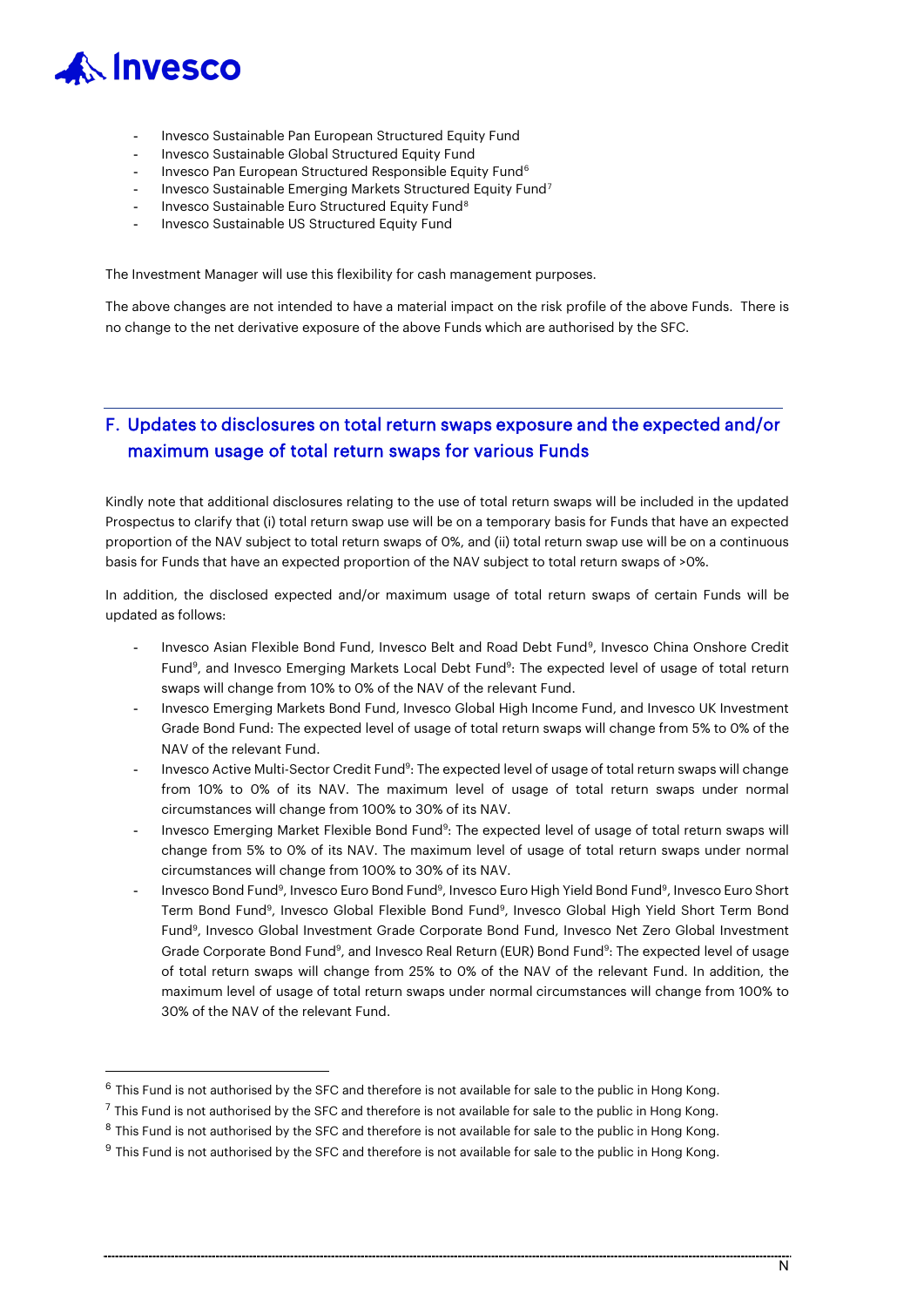

These updates will have no material impact on how the above Funds are being managed and do not change their risk profile.

### G. Miscellaneous

In additional to the above changes, the Prospectus will be revised to reflect the following amendments as well as other miscellaneous updates:

- Updates to PRC-related tax disclosures.
- Updates to the disclosures on funds categorisation under SFDR.

### H. Availability of documents and additional information

For the list of Share classes in each Fund currently offered to the Hong Kong public, please refer to the Hong Kong Supplement and the Product Key Facts Statement of the relevant Funds.

#### Do you require additional information?

The updated Prospectus and the updated Product Key Facts Statements will be available to Hong Kong investors on www.invesco.com/hk<sup>[10](#page-15-0)</sup> as of 8 April 2022.

Do you have any queries in relation to the above? Or would you like information on other products in the Invesco range of funds that are authorised for sale in your jurisdiction? Please contact Invesco Hong Kong Limited at (+852) 3191 8282.

### I. Further information

#### The value of investments and the income generated from investment can fluctuate (this may partly be the result of exchange rate fluctuations). Investors may not get back the full amount invested.

You may contact the SICAV's Hong Kong Sub-Distributor and Representative, Invesco Hong Kong Limited, on telephone number (+852) 3191 8282. Soft copies of the Prospectus, Product Key Facts Statements and financial reports of the SICAV are available on the Hong Kong website www.invesco.com/hk<sup>11</sup>, while printed copies may be obtained free of charge from Invesco Hong Kong Limited registered at 41/F Champion Tower, Three Garden Road, Central, Hong Kong.

<span id="page-15-0"></span><sup>&</sup>lt;sup>10</sup> This website has not been reviewed by the SFC.

<span id="page-15-1"></span> $11$  This website has not been reviewed by the SFC.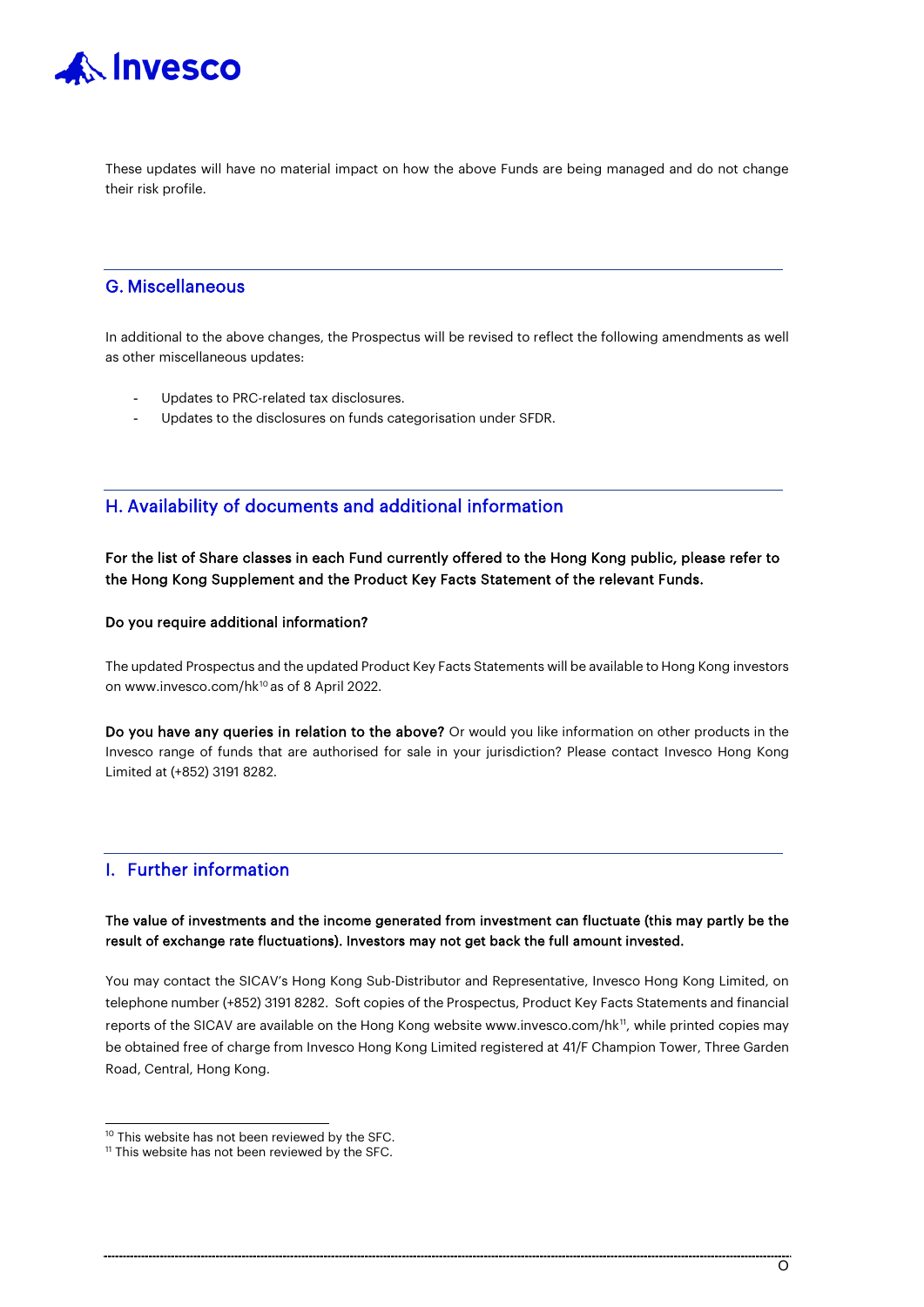

Thank you for taking the time to read this communication.

Yours faithfully,

 $2 - 2$ 

By order of the Board of Directors

Acknowledged by Invesco Management S.A.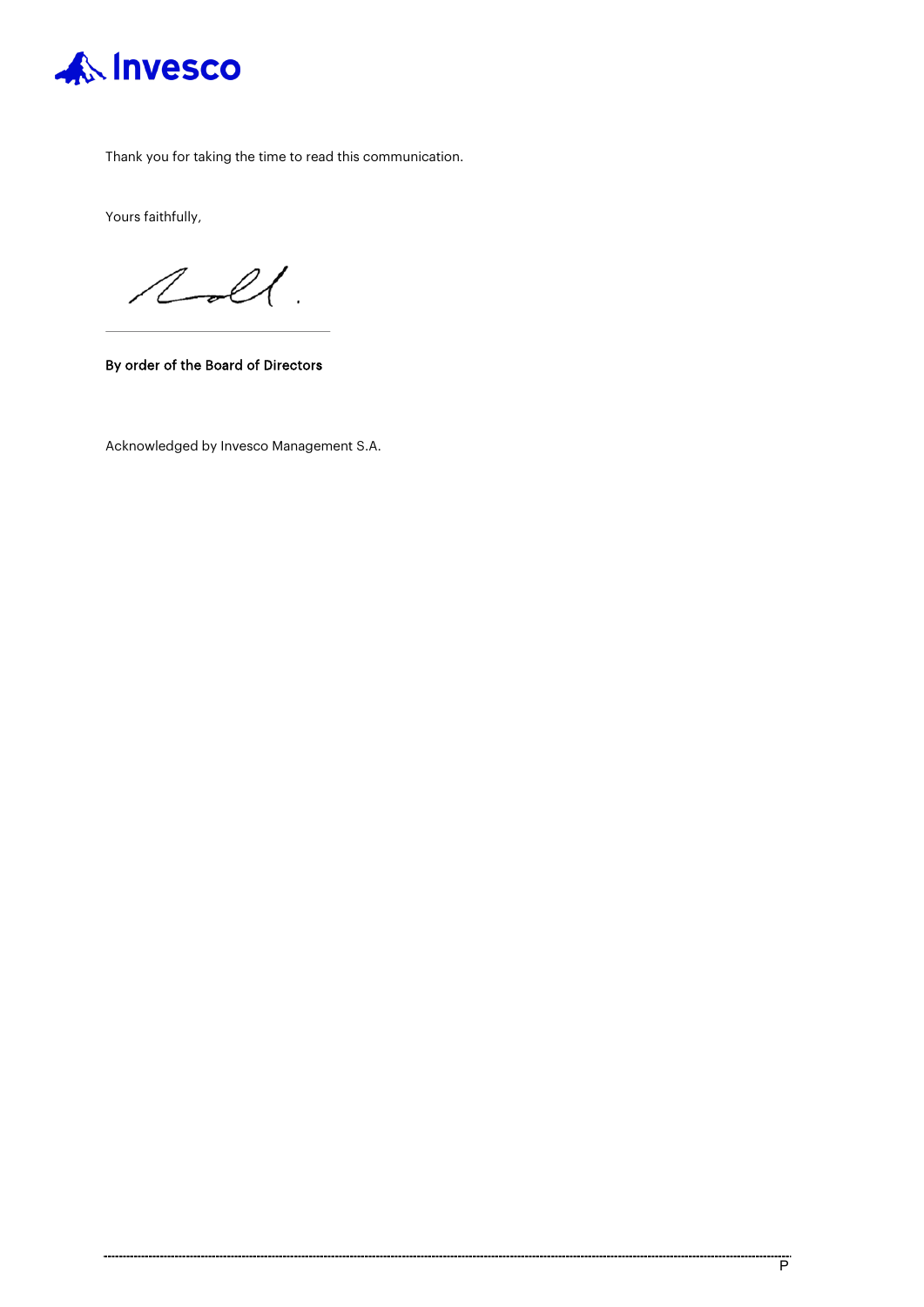

**Invesco Hong Kong Limited** 41/F, Champion Tower Three Garden Road, Central Hong Kong

[www.invesco.com.hk](http://www.invesco.com.hk/)

2022年3月29日

## **有關景順盧森堡基金系列章程的修訂**

請登入本信函底部的連結或二維條碼 (QR code), 閱覽詳述基金的股東通函。該股東通函乃重要文件, 務請即時細閱。若 閣下對應採取的行動有任 何疑問,應諮詢 閣下的專業顧問。

#### **變動**

- A. 有關景順能源轉型基金的投資目標及政策的更改
- B. 有關景順環球高收益債券基金的變動
	- B1. 有關景順環球高收益債券基金的投資目標及政策的更改 B2. 有關景順環球高收益債券基金的名稱的變更
- C. 有關Invesco Active Multi-Sector Credit Fund的變動
- D. 有關Invesco Global Opportunities Fund的變動
- E. 有關多隻基金的衍生工具使用的變更
- F. 有關多隻基金總回報掉期風險承擔及總回報掉期的預期及/或最高使用程度的相關披露的更新
- G. 其他事項
- H. 文件及補充資料的獲取
- I. 進一步資料

**股東通函**

| 二維條碼 | 超連結                                                                                                                              |
|------|----------------------------------------------------------------------------------------------------------------------------------|
|      | https://www.invesco.com/content/dam/invesco/hk/zh/pdf/quicklink/2022/ma<br>rch/Shareholder-circular-Article-9-ZH-29-Mar-2022.pdf |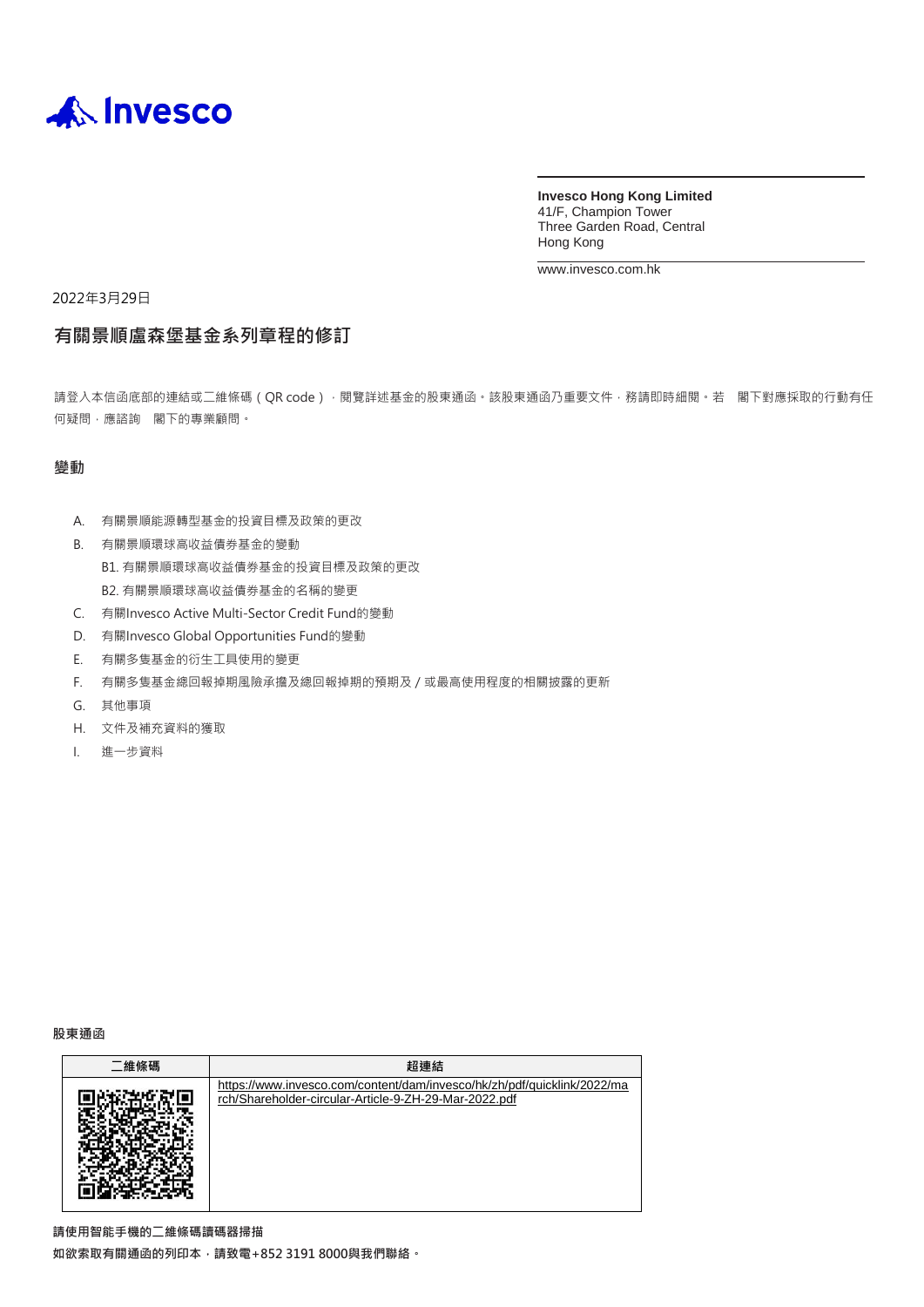

#### **景順盧森堡基金系列**

2-4 Rue Eugène Ruppert, L-2453 Luxembourg Luxembourg

www.invesco.com

2022 年 3 月 29 日

股東通函

**注意:此乃重要函件,務請閣下即時處理。若閣下對於應採取的行動有任何疑問,應徵詢閣下的專業顧問。**

除另有界定外,本通函內所用詞彙與景順盧森堡基金系列(「SICAV」)章程(包括補編 - 香港投資者補充資料 (「香港補編」))及附錄 A(統稱「章程」)所界定者具有相同涵義。

#### **關於本通函所載之資料:**

SICAV 董事(「董事」)及 SICAV 管理公司 (「管理公司」)就本函件所載資料的準確性負責。就董事及管理公司 (彼已採取所有合理的謹慎措施,以確保所述情況乃確實無訛)所深知和確信,本函件所載資料於刊發日期乃屬準確, 並無遺漏任何事實以致可能影響該等資料涵義的內容。董事及管理公司願就此承擔責任。

> 景順盧森堡基金系列 由盧森堡金融業監督委員會(Commission de Surveillance du Secteur Financier)監管 董事:Peter Carroll、Timothy Caverly、Andrea Mornato、 Rene Marston、Fergal Dempsey及Bernhard Langer

於盧森堡註冊成立,編號B-34457 增值稅號 LU21722969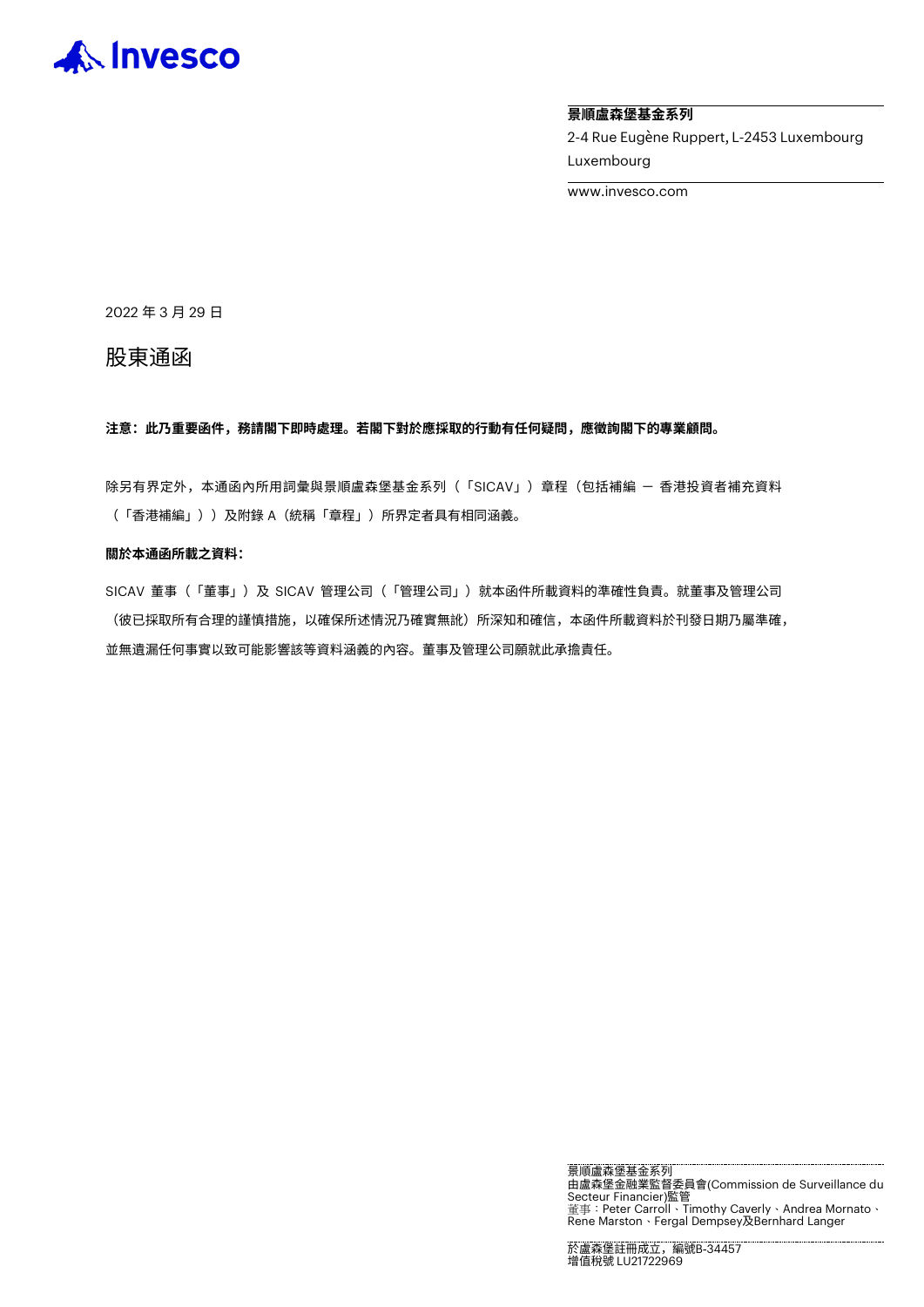#### **親愛的股東:**

閣下為 SICAV 股東,本公司謹就若干修訂而致函,該等修訂之詳情載於下文,並將納入日期為 2022 年 4 月 8 日之 章程。若下述任何修訂未能配合閣下的投資需要,閣下可隨時贖回閣下於各基金的股份,而毋須支付任何贖回費用。 贖回將按照章程條款進行。

除下文另有註明者外,下文建議的變動所產生的所有成本將由管理公司承擔。

#### A. **更改景順能源轉型基金的投資目標及政策**

現擬於2022年4月29日對景順能源轉型基金進行多項變動,進一步詳情載於下文。

董事已決定變更景順能源轉型基金的投資目標及政策,使之符合關於金融服務行業可持續性相關披露的 2019 年 11 月 27 日歐洲議會及理事會規例(EU) 2019/2088(SFDR)第 9 條之規定。為符合該等規定,景順能源轉型基金將把可持續 投資作為其目標,以為全球向低碳能源來源轉型作出貢獻及達致長期資本增值。

截止今日,景順能源轉型基金為 SFDR 第 8 條下的產品。董事相信將該產品重新定位為 SFDR 第 9 條下的產品,應會 使景順能源轉型基金在持續增長及前景光明的市場領域中,進行更有效的競爭。雖然將需要對投資組合的構成作出若 干變更,但景順能源轉型基金已嵌入多項與第 9 條產品一致的特點及持倉。

| 當前的投資目標及政策以及金融衍生工具的運用         | 自2022年4月29日起的新投資目標及政策以及金融衍生     |
|-------------------------------|---------------------------------|
|                               | 工具的運用                           |
| 本基金的目標是達致長期資本增值。              | 本基金旨在為全球向低碳能源來源轉型作出貢獻及達致長       |
| 本基金融合專題式及環保、社會及管治(ESG)方針,特    | 期資本增值。                          |
| 別著重環保準則。                      | 本基金融合專題式及環保、社會及管治(ESG)方針,特      |
| 本基金尋求透過主要(至少 70%的資產淨值)投資於全球   | 別著重環保準則。                        |
| 對轉型至替代能源(能源轉型)以及在整個經濟體中更高     | 本基金尋求透過主要(至少 70%的資產淨值)投資於全球     |
| 效及更可持續使用能源作出正面貢獻公司之股票或股票相     | 對轉型至替代能源(能源轉型)以及在整個經濟體中更高       |
| 關證券,以實現其目標。                   | 效及更可持續使用能源作出正面貢獻公司之股票或股票相       |
| 本基金乃根據專有的綜合主題評分、诱過精密的自然語言     | 關證券,以實現其目標。                     |
| - 處理(NLP)技巧來物色公司,而該項評分乃根據未有結構 | 本基金乃根據專有的綜合主題評分、诱過精密的自然語言       |
| 的消息數據來評估公司對有關能源轉型的重要主題的受惠     | (NLP)技巧來物色公司,而該項評分乃根據未有結構<br>處理 |
| 程度。                           | 的消息數據來評估公司對有關能源轉型的重要主題的受惠       |
| 本基金乃遵循結構嚴謹、目標明確的投資過程來選擇股      | 程度。                             |
| 份。基金運用 NLP 演算來從不同數據來源中物色與能源轉  |                                 |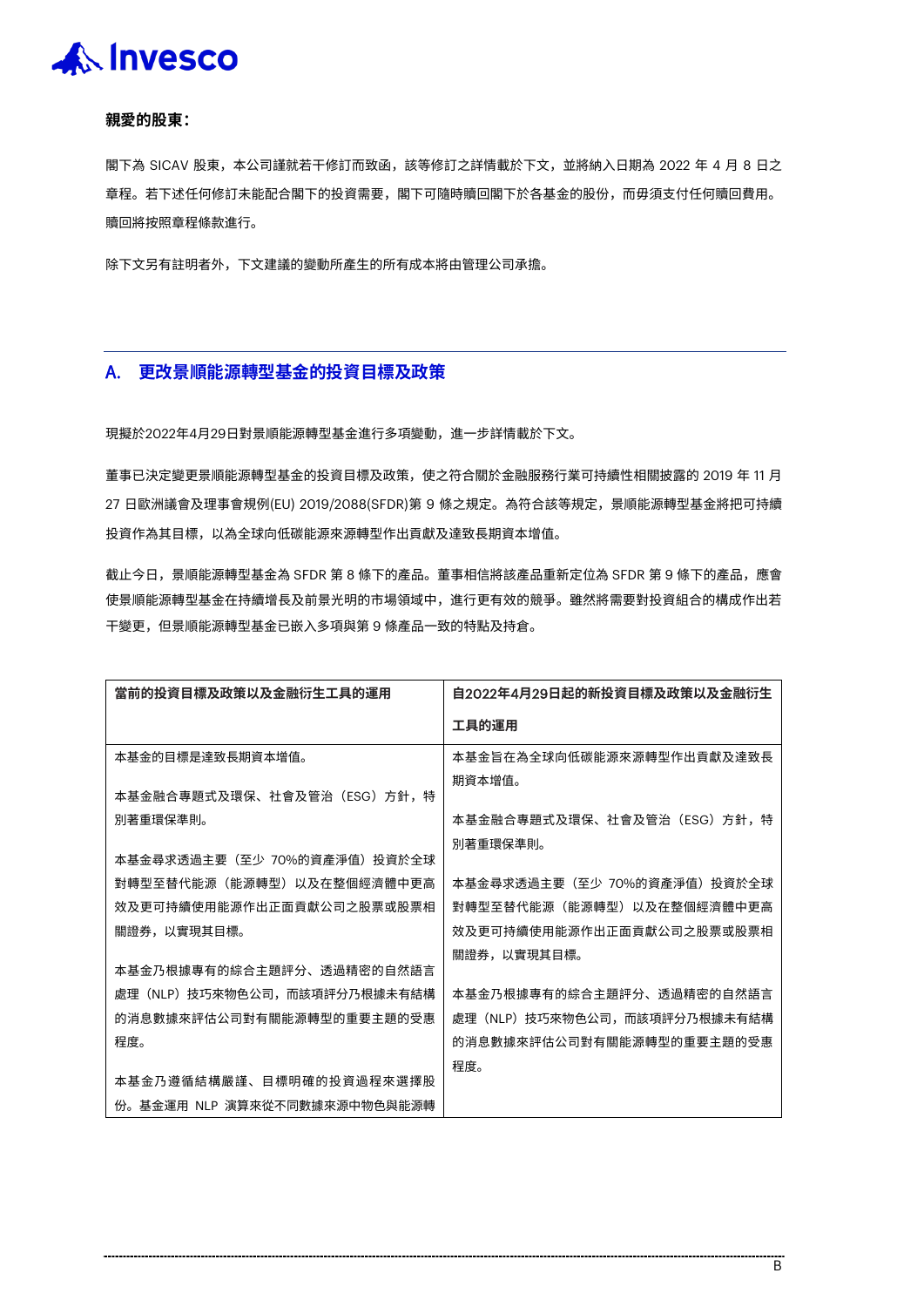型的創新及轉變有關的重要主題及相關關鍵詞範疇。基金 隨後再根據公司與指定消息範疇的相關性於每項主題當中 物色及挑選公司。基金將運用 NLP 演算(更詳盡介紹載於 本基金的 ESG 政策) 來篩選涵蓋以下主要範疇的公司:

- 潔淨能源主題:著眼於潔淨能源的生產及供應,包括 (但不限於)再生能源的來源,例如風、太陽、綠色 氫或潮汐。此包括提供潔淨能源生產、可持續發展能 源儲存科技及供應的公司以及潔淨能源公用事業及能 源公司。
- 能源轉型及效率主題:本基金另著眼於能源使用及效 率管理。此包括多個範疇,例如低碳科技、綠色基建 及綠色出行來源。

完成 NLP 過程後,本基金再採用其他 ESG 過濾因子,以確 保公司不單正面受惠於消息當中的轉型主題,並同時符合 內部界定的 ESG 準則,從而通過篩選(如下文概述及本基 金的 ESG 政策更詳盡介紹者)剔除某些公司。投資經理會 持續應用及檢討 ESG 準則。基金將此等具約束力的準則融 入量化投資過程作為其中一環,以進行選股及組合構建。

基金並將運用篩選,以剔除以下發行機構所發行的證券: 其某一指定水平的收入或營業額乃來自或賺取自諸如(但 不限於)化石燃料工業、煤或核能相關業務、開採油砂及 頁岩油、液體壓裂或極地鑽探業務、受限制化學品生產、 危及生物多樣性的業務、產生污染的業務、製造或銷售常 規武器、生產及分銷煙草、或牽涉防止及管理污染的爭議 又或保護水資源範疇爭議又或社區參與範疇爭議。凡被列 為考慮投資對象的發行機構均須經過篩選,以確定其是否 遵從聯合國全球契約原則,不符合者則予剔除。現行的剔 除準則可不時更新。

最後,本基金將採用專有評分與衡量公司轉型至低碳經濟 能力的第三者指標來構建投資組合,最終配置因而將反映 評分較高的公司會比重偏高,評分較低者則比重偏低。

本基金可將合共不超過 30%的資產淨值投資於同樣符合本 基金 ESG 準則的現金、等同現金、貨幣市場工具及其他可 轉讓證券。為免生疑問,本基金可將不超過 30%的資產淨 值投資於同樣符合本基金 ESG 準則的債務證券(包括可轉 換債務)。

本基金乃遵循結構嚴謹、目標明確的投資過程來選擇股 份,以甄選重度參與能源轉型及潔淨能源活動的公司,或 投資經理認為顯示出成為支持向低碳經濟轉型的領導者之 潛力的公司。領導者乃採用多項指標釐定,僅在眾多離散 因素(例如碳足跡、化石燃料參與度及可持續氣候解決方 案)(更詳盡介紹載於本基金的 ESG 政策)方面評分最高 的公司方才符合資格納入投資組合。

基金運用 NLP 演算來從不同數據來源中物色與能源轉型的 創新及轉變有關的重要主題及相關關鍵詞範疇。基金隨後 再根據公司與指定消息範疇的相關性於每項主題當中物色 及挑選公司。基金將運用 NLP 演算(更詳盡介紹載於本基 金的 ESG 政策) 來篩選涵蓋以下主要範疇的公司:

- 潔淨能源主題:著眼於潔淨能源的生產及供應,包括 (但不限於)再生能源的來源,例如風、太陽、綠色 氫或潮汐。此包括提供潔淨能源生產、可持續發展能 源儲存科技及供應的公司以及潔淨能源公用事業及能 源公司。
- 能源轉型及效率主題:本基金另著眼於能源使用及效 率管理。此包括多個範疇,例如低碳科技、綠色基建 及綠色出行來源。

完成 NLP 過程後,本基金再採用其他 ESG 過濾因子,以確 保公司不單正面受惠於消息當中的轉型主題,並同時符合 內部界定的 ESG 準則,從而通過篩選(如下文概述及本基 金的 ESG 政策更詳盡介紹者)剔除某些公司。投資經理會 持續應用及檢討 ESG 準則。基金將此等具約束力的準則融 入量化投資過程作為其中一環,以進行選股及組合構建。

最後,本基金將採用專有評分與衡量公司轉型至低碳經濟 能力的第三者指標來構建投資組合,最終配置因而將反映 評分較高的公司會比重偏高,評分較低者則比重偏低。本 基金將根據第三方能源轉型評分對公司進行行業內排名。 百分位排名較高的公司獲得權重上調,評級較低的公司將 被減少投資組合權重。

此外,為確保本基金的投資不對其他環境及社會目標造成 重大危害,本基金將採用篩選方法,以剔除不符合本基金 在一系列其他環境及社會指標準則(包括但不限於根據適 用的歐盟規例須考慮的主要不利影響)的發行機構。因 此,透過篩選將剔除預先設定水平的收入或營業額來自 (包括但不限於)以下業務的發行機構發行的證券:化石

 $\overline{C}$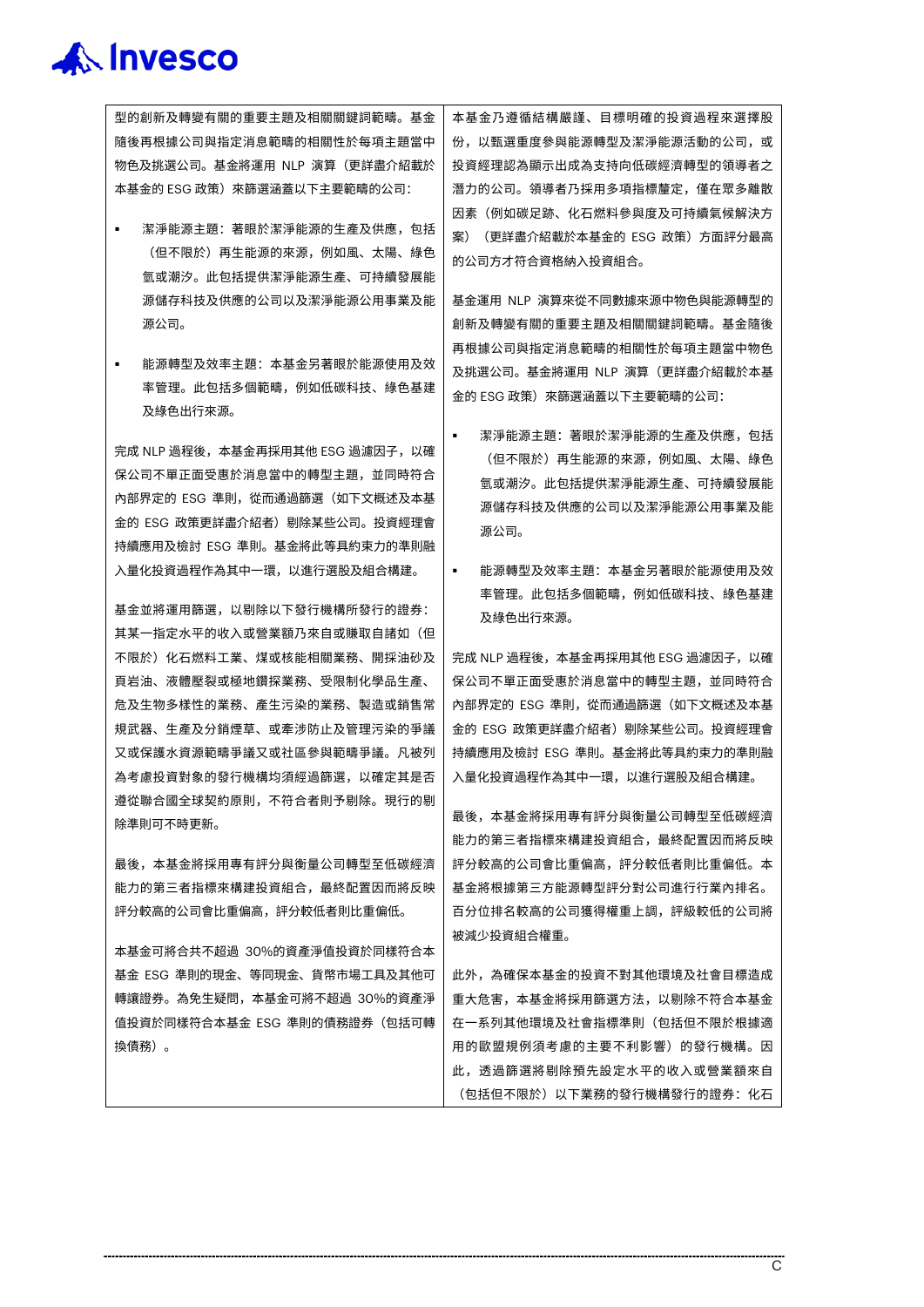| 本基金可將其最多 10%的資產淨值透過互聯互通投資於在  | 燃料行業,與煤炭或核電相關的業務,開採油砂及頁岩     |
|------------------------------|------------------------------|
| 上海或深圳證券交易所上市的中國 A 股。         | 油,水力壓裂或北極鑽探活動,生產受限制化學品,危害    |
|                              | 生物多樣性的業務,產生污染的業務,或涉及預防及管理    |
| 有關本基金的 ESG 政策、準則及可持續發展業務潛在投資 | 污染相關的爭議或保護水資源領域的爭議或社區參與領域    |
| 的更詳盡資料,請參閱管理公司網站。            | 的爭議。凡被列為考慮投資對象的發行機構均須經過篩     |
| 本基金可為對沖及有效率投資組合管理目的而運用衍生工    | 選,以確定其是否遵從聯合國全球契約原則,不符合者則    |
| 具(包括但不限於期貨、遠期合約、不交收遠期合約、互    | 予剔除。現行的剔除準則可不時更新。            |
| 換及複雜期權結構工具)。該等衍生工具亦可就衍生工具    |                              |
| 再訂立衍生工具(即遠期互換、互換期權)。然而,本基    | 基金亦將採用額外剔除標準,例如但不限於某一指定水平    |
| 金不會為投資目的而廣泛運用金融衍生工具(即訂立金融    | 的收入或營業額乃來自或賺取自製造或銷售常規武器、生    |
| 衍生工具以達致投資目標)。用於除對沖以外目的的金融    | 產及分銷煙草的發行機構發行的證券。剔除準則可不時更    |
| 衍生工具亦將符合本基金的 ESG 準則。         | 新。                           |
|                              | 基金根據一系列良好管治原則對有關發行機構進行評估,    |
|                              | 該等原則視乎具體情況(例如不同的業務狀況或營運所在    |
|                              | 司法管轄區)而會有所不同。投資經理評估發行機構是否    |
|                              | 具備良好的管治慣例,當中同時採用定性及量化指標,並    |
|                              | 在管治存在嚴重問題時採取適當行動。            |
|                              |                              |
|                              | 本基金可將合共不超過 30%的資產淨值投資於同樣符合本  |
|                              | 基金 ESG 準則的現金、等同現金、貨幣市場工具及其他可 |
|                              | 轉讓證券。為免生疑問,本基金可將少於 30%的資產淨值  |
|                              | 投資於同樣符合本基金 ESG 準則的債務證券(包括可轉換 |
|                              | 債務)。                         |
|                              | 本基金可將其最多 10%的資產淨值透過互聯互通投資於在  |
|                              | 上海或深圳證券交易所上市的中國 A 股。         |
|                              |                              |
|                              | 有關本基金的 ESG 政策、準則及可持續發展業務潛在投資 |
|                              | 的更詳盡資料,請參閱管理公司網站。            |
|                              | 本基金可為對沖及有效率投資組合管理目的而運用衍生工    |
|                              | 具(包括但不限於期貨、遠期合約、不交收遠期合約、互    |
|                              | 換及複雜期權結構工具)。該等衍生工具亦可就衍生工具    |
|                              | 再訂立衍生工具(即遠期互換、互換期權)。然而,本基    |
|                              | 金不會為投資目的而廣泛運用金融衍生工具(即訂立金融    |
|                              | 衍生工具以達致投資目標)。用於除對沖以外目的的金融    |
|                              | 衍生工具亦將符合本基金的 ESG 準則。         |
|                              |                              |

基於2022年3月18日的市場動態及投資組合構成,與投資組合相關投資任何再平衡有關的成本,合理估算為景順能源 轉型基金資產淨值的10個基點。該等成本將由景順能源轉型基金承擔,因為相信重新定位料將提供改進產品定位及擴 大資產管理規模的更理想機會,同時為全球向低碳能源來源轉型作出貢獻。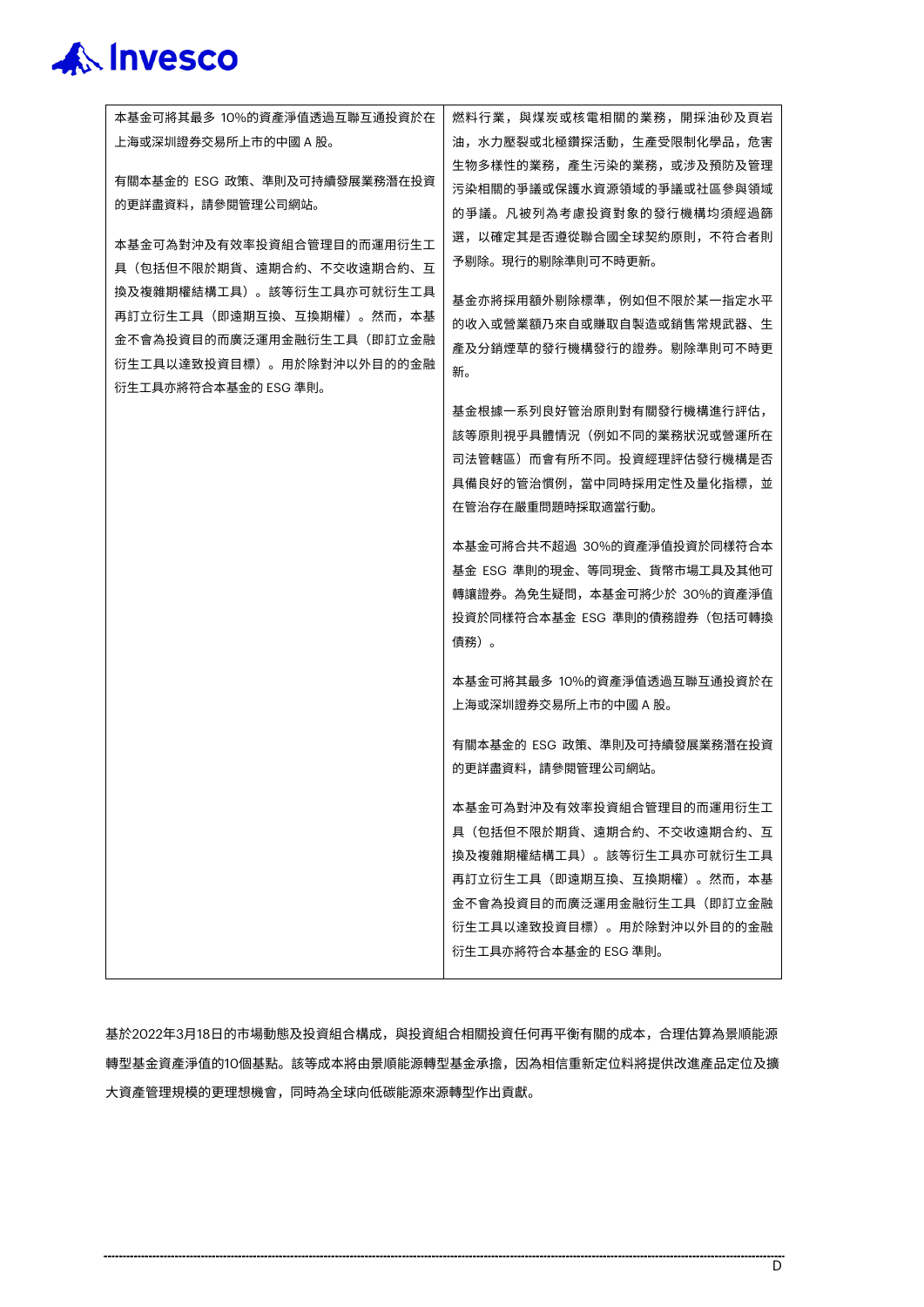

再平衡將佔景順能源轉型基金約 20%的資產淨值。相關投資再平衡將從生效日期開始。股東應注意,雖然再平衡操作 的很大一部分將於生效日期完成,但若干交易可能需要多個營業日來完成。整個操作預期最多將花費 5 個營業日。因 此,重新定位的景順能源轉型基金於 2022 年 5 月 6 日之前未必完全符合新的投資目標及政策。儘管預期整個過程可 在 5 個營業日內完成,然而可能出現若干難以預計的事件,例如市場缺乏流動性,從而可能影響上述時間表。預期未 在 5 個營業日內完成的任何比例將十分有限。

雖然上述變更被視為重大,但景順能源轉型基金的總體風險狀況不會出現重大變化,且該等變更對現有股東的權利及 權益並無重大不利影響。此外,在實施上述變動之後,管理景順能源轉型基金的費用水平或成本均無變動。除上文所 述者外,景順能源轉型基金的營運及/或管理方式並無其他變動,對現有投資者亦無其他影響,但過渡期的投資組合 再平衡活動除外。

#### **上述任何修訂是否適用於閣下的投資要求?**

除以上披露的可免費贖回以外,閣下亦可將景順能源轉型基金轉換至SICAV旗下另一基金(須符合章程所載之最低投 資額規定,且該基金須於閣下相關司法管轄區獲銷售許可),惟須於2022年4月28日下午5時(香港時間)前接獲轉 換通知。該轉換將根據草桯條款進行,惟不會就任何該等轉換而徵收轉換費<sup>」</sup>。決定投資於另一基金前,務請先參閱 章程及該基金涉及的相關風險。

為免生疑問,就贖回「B」類股份而言,或有遞延銷售費用(如適用)將予以豁免。

#### B. **景順環球高收益債券基金的變動**

#### B1.**更改景順環球高收益債券基金的投資目標及政策**

自 2022 年 4 月 29 日起,董事已決定重新定位景順環球高收益債券基金的投資目標及政策,作為明確注重 ESG 的可 持續策略,即運用投資團隊的專有 ESG 方法、額外的剔除標準及維持低於基準指數的碳強度。雖然景順環球高收益 債券基金已在較低程度上遵守第 8 條,但自 2022 年 4 月 29 日起,景順環球高收益債券基金將作為更全面地遵守 SFDR 第 8 條規定的 ESG 基金進行推廣。

董事相信景順環球高收益債券基金重新定位將符合客戶對嵌入環境/低碳方法的基金的日益增長的需求。

<span id="page-22-0"></span> $^{-1}$  儘管我們不會就閣下的轉換指示收取任何費用,但閣下的銀行、經銷商或財務顧問可能就此收取轉換及/或交易費。倘若 閣下在此方面有任何疑問,務請與閣下的銀行、分銷商或財務顧問聯絡。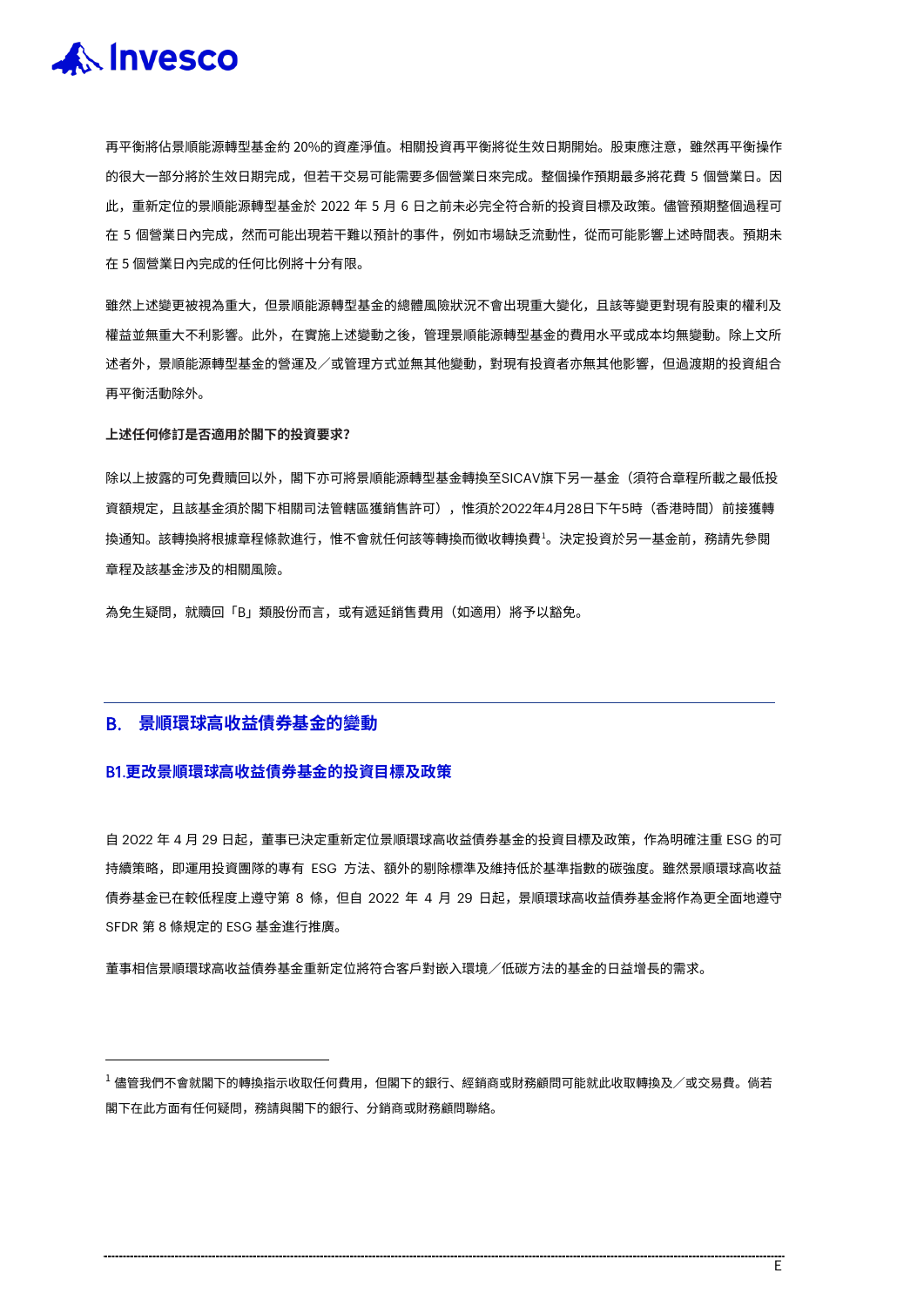

景順環球高收益債券基金的投資目標及政策將進行修訂,詳情如下:

| 當前的投資目標及政策以及金融衍生工具的運用                                                                                                                                                                                                                                                                                                                                 | 自2022年4月29日起的新投資目標及政策以及金融衍生                                                                                                                                                                                                                                                                                                                             |
|-------------------------------------------------------------------------------------------------------------------------------------------------------------------------------------------------------------------------------------------------------------------------------------------------------------------------------------------------------|---------------------------------------------------------------------------------------------------------------------------------------------------------------------------------------------------------------------------------------------------------------------------------------------------------------------------------------------------------|
|                                                                                                                                                                                                                                                                                                                                                       | 工具的運用                                                                                                                                                                                                                                                                                                                                                   |
| 本基金的目標是賺取高收益及達致長期資本增值。<br>本基金尋求透過主要(本基金最少 70%的資產淨值)投資                                                                                                                                                                                                                                                                                                 | 本基金的目標是賺取高收益及達致長期資本增值,同時維持<br>低於本基金基準(彭博環球高收益企業債券指數美元對沖<br>(總回報))的碳強度。                                                                                                                                                                                                                                                                                  |
| 於大部分為企業發行機構發行的全球非投資級別債務證券<br>以達致其目標。<br>債券證券將包括但不限於由政府、地方當局、公共機構、                                                                                                                                                                                                                                                                                     | 本基金尋求透過主要(本基金最少 70%的資產淨值)投資<br>於大部分為企業發行機構發行並符合下文所詳述之本基金環<br>境、社會及管治(ESG)準則的全球非投資級別債務證券                                                                                                                                                                                                                                                                 |
| 半主權機構、超國家機構、國際公共機構及企業發行的債<br>務證券以及可轉換債券及無評級債務證券。<br>投資經理將基於基本信貸研究連同風險評估以評估工具的                                                                                                                                                                                                                                                                         | (包括新興市場),以達致其目標。該等證券乃基於基本信<br>貸研究連同風險評估進行甄選,以評估某個工具的相對吸引<br>力。雖然投資範圍及授權具有全球性,但目前美國佔投資範<br>圍較大部分,因此本基金可能會集中投資美國發行機構。                                                                                                                                                                                                                                     |
| 相對吸引力,持有主動挑選的環球債務證券(包括新興市<br>場)。<br>本 基 金 可 投 資 於 具 損 失 吸 收 特 點 的 債 務 工 具                                                                                                                                                                                                                                                                             | 債務證券將包括但不限於由企業、政府、地方當局、公共機<br>構、半主權機構、超國家機構、國際公共機構發行的債務證                                                                                                                                                                                                                                                                                                |
| (「LAP」),除包括彭博具有內部財務重整性質的先償<br>非優先債券或被彭博分類為具有內部財務重整性質的任何<br>其他債務證券以外,亦包括或有可轉換債務證券及符合<br>《銀行業(資本)規則》下額外一級資本或二級資本合資格<br>準則的債務工具以及在非香港司法管轄區的同等制度下發<br>行的債務工具。倘若發生觸發事件,該等工具可能面臨或<br>有減值或或有轉換至普通股份。本基金對 LAP 的總投資預<br>期最高佔其資產淨值的 20%。本基金可將不超過 10%的資<br>產淨值投資於或有可轉換債券。<br>本基金可將不超過 20%的資產淨值投資於已違約或被視為<br>存在高違約風險(由 SICAV 釐定)的證券。<br>本基金可透過債券通涉足中國銀行間債券市場的中國境內 | 券,並可能包括可轉換債券及無評級債務證券。<br>本基金可投資於具損失吸收特點的債務工具(「LAP」),<br>除包括彭博具有內部財務重整性質的先償非優先債券或被彭<br>博分類為具有內部財務重整性質的任何其他債務證券以外,<br>亦包括或有可轉換債務證券及符合《銀行業(資本)規則》下<br>額外一級資本或二級資本合資格準則的債務工具以及在非香<br>港司法管轄區的同等制度下發行的債務工具。倘若發生觸發<br>事件,該等工具可能面臨或有減值或或有轉換至普通股份。<br>本基金對 LAP 的總投資預期最高佔其資產淨值的 20%。本<br>基金可將不超過 10%的資產淨值投資於或有可轉換債券。<br>投資經理將持續檢討及應用本基金的 ESG 準則。此項方針<br>將包括以下各方面: |
| 倩券,惟有關資產淨值須少於 10%。<br>此外,投資經理亦可尋求透過將不超過 10%的資產淨值投<br>資於結構票據,包括信貸掛鉤票據、存款掛鉤票據及總回<br>報掉期掛鉤票據。投資經理將會在不可能對由政府、地方<br>當局及公共機構所發行的債務證券作出直接投資又或有欠<br>吸引(例如基於外國資金流入受到限制)的情況下運用此<br>等結構票據。該等架構票據將可自由轉讓,且不會利用槓<br>桿。                                                                                                                                              | 本基金將運用篩選以剔除不符合本基金 ESG 準則的發<br>٠<br>行機構。運用該等剔除依據的準則包括(但不限於)<br>對某些業務(例如煤炭、化石燃料、煙草、成人娛<br>樂、賭博及武器)的參與程度。凡被列為考慮投資對<br>象的發行機構均須經過篩選,以確定其是否遵從聯合<br>國全球契約原則,不符合者則予剔除。本基金亦將遵<br>守主權債務國家的剔除名單,確保對政府或政府相關<br>債務的任何投資參與符合本基金的 ESG 準則。<br>投資經理將基於專有的評級系統進行正面篩選,以物<br>٠                                                                                             |
|                                                                                                                                                                                                                                                                                                                                                       | 色投資經理認為在 ESG 與可持續發展方面相對於同業                                                                                                                                                                                                                                                                                                                              |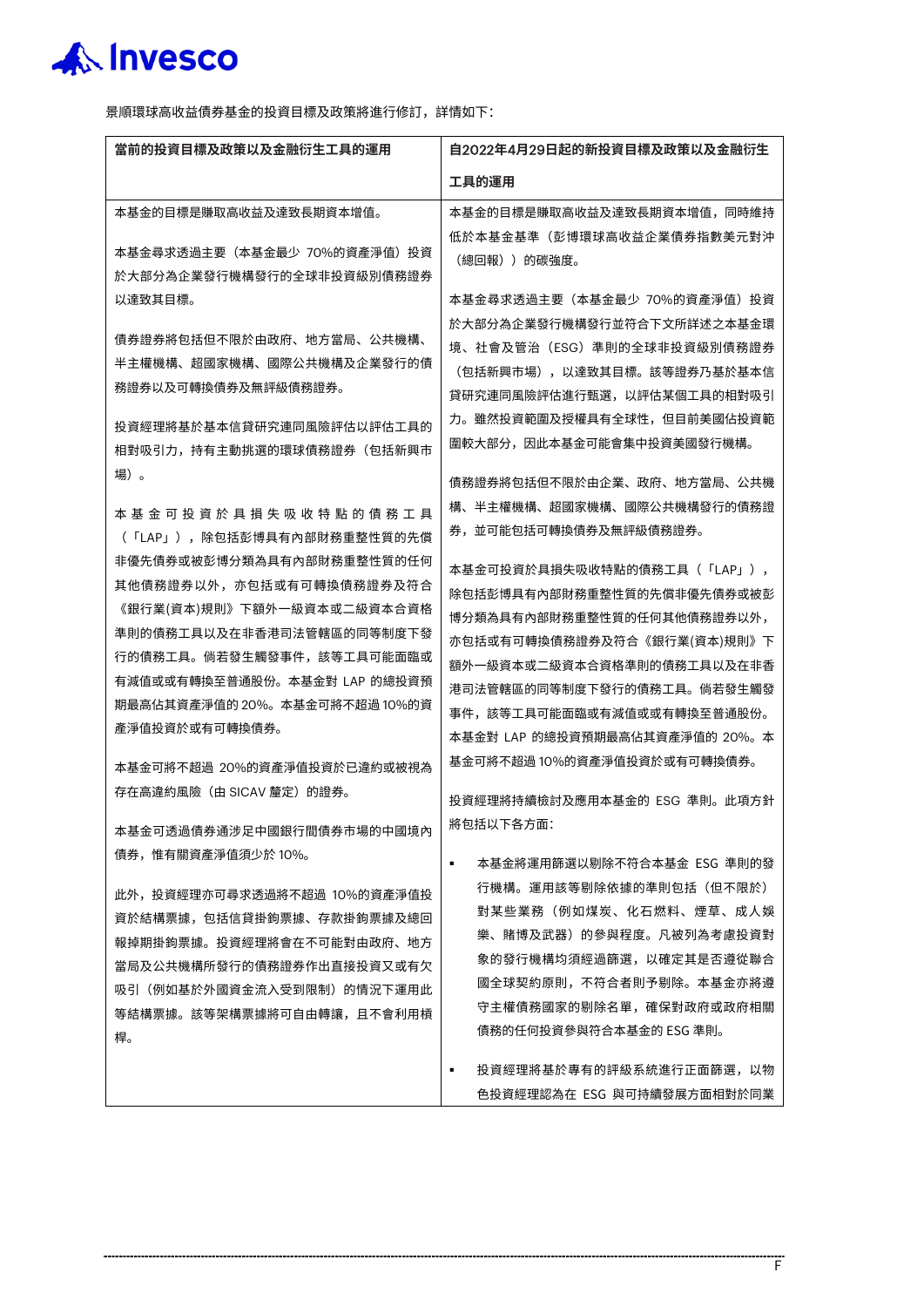本基金可將不超過 30%的資產淨值投資於現金與等同現 金、貨幣市場工具及不符合上述規定的其他合資格可轉讓 證券。

本基金可將不超過 10%的資產淨值投資於未評級及/或信 用評級未達投資級別(獲認可的主要信貸評級機構,包括 但不限於標準普爾、惠譽及穆迪給予的評級)國家所發行 或擔保的證券。為免生疑問,此項限制不適用於半主權機 構(即非政府、公共機構或地方當局)所發行的證券及其 他類型的無須遵從任何最低信貸評級規定的債務證券。

本基金可將不超過 100%的資產淨值投資於未評級(未經 任何國際評級機構(例如穆迪、標準普爾及惠譽)評級的 債務證券)或評級未達投資級別(未達投資級別的定義為 標準普爾及惠譽給予 BBB-以下,或穆迪給予 Baa3 以下的 信貸評級,或由國際認可評級機構給予同等評級)的債務 證券。

本基金可為有效率投資組合管理及對沖目的而運用及為投 資目的而非廣泛地運用金融衍生工具。本基金所使用的衍 生工具可包括信貸、利率、貨幣及波幅衍生工具,並可用 於實現好倉及淡倉,而總體而言並不會令基金定向做空或 賣空任何資產類別。另外,根據適用的 UCITS 監管規定, 基金將不會持有無抵押淡倉。倘若基金經理認為股票衍生 工具可緩解跌幅,本基金亦會運用該投資。本基金所實施 的主動金融衍生工具好倉及淡倉(包括主動貨幣/利率/ 信貸/波幅及股票持倉)未必與本基金所持相關證券持倉 (即債務證券)有關。

本基金採用承擔法計算的預期槓桿水平將不會超過本基金 資產淨值的 0%至 40%。基金採用承擔法計算的槓桿水 平,乃以金融衍生工具相關資產等同持倉的市值(計及可 能的對銷及對沖安排)對其資產淨值的比率表示。

本基金預期投資於總回報掉期的資產淨值比例為 0%。在 正常情況下,本基金投資於總回報掉期的資產淨值最高比 例為 30%。

評級符合充分的慣例及標準或正在持續改善的發行機 構(更詳盡介紹載於本基金的 ESG 政策),可供納入 本基金投資範疇。正在持續改善的發行機構指可能具 較低絕對評級,但 ESG 指標每年持續改善的發行機 構。

 投資經理將基於發行機構的範圍 1 及範圍 2 排放,監察 投資組合的碳排放強度,以維持低於基準的碳強度。

在應用上述 ESG 篩選之後,預料本基金投資範疇的規模 (以發行機構數目衡量)將會縮減最少 25%。

本基金可將不超過 20%的資產淨值投資於已違約或被視為 存在高違約風險(由 SICAV 釐定)的證券。

本基金可透過債券通涉足中國銀行間債券市場的中國境內債 券,惟有關資產淨值須少於 10%。

此外,投資經理亦可尋求透過將不超過 10%的資產淨值投資 於結構票據,包括信貸掛鉤票據、存款掛鉤票據及總回報掉 期掛鉤票據。投資經理將會在不可能對由政府、地方當局及 公共機構所發行的債務證券作出直接投資又或有欠吸引(例 如基於外國資金流入受到限制)的情況下運用此等結構票 據。該等結構票據將可自由轉讓,且不會利用槓桿。

本基金可將不超過 30%的資產淨值投資於現金、等同現 金、貨幣市場工具、貨幣市場基金及其他可轉讓證券。本基 金持有的現金、等同現金、貨幣市場工具及貨幣市場基金不 一定符合本基金的 ESG 準則。

本基金可將不超過 10%的資產淨值投資於未評級及/或信用 評級未達投資級別(獲認可的主要信貸評級機構,包括但不 限於標準普爾、惠譽及穆迪給予的評級)國家所發行或擔保 的證券。為免生疑問,此項限制不適用於半主權機構(即非 政府、公共機構或地方當局)所發行的證券及其他類型的無 須遵從任何最低信貸評級規定的債務證券。

本基金可將不超過 100%的資產淨值投資於未評級(未經任 何國際評級機構(例如穆迪、標準普爾及惠譽)評級的債務 證券)或評級未達投資級別(未達投資級別的定義為標準普 爾及惠譽給予 BBB-以下,或穆迪給予 Baa3 以下的信貸評 級,或由國際認可評級機構給予同等評級)的債務證券。

 $\overline{G}$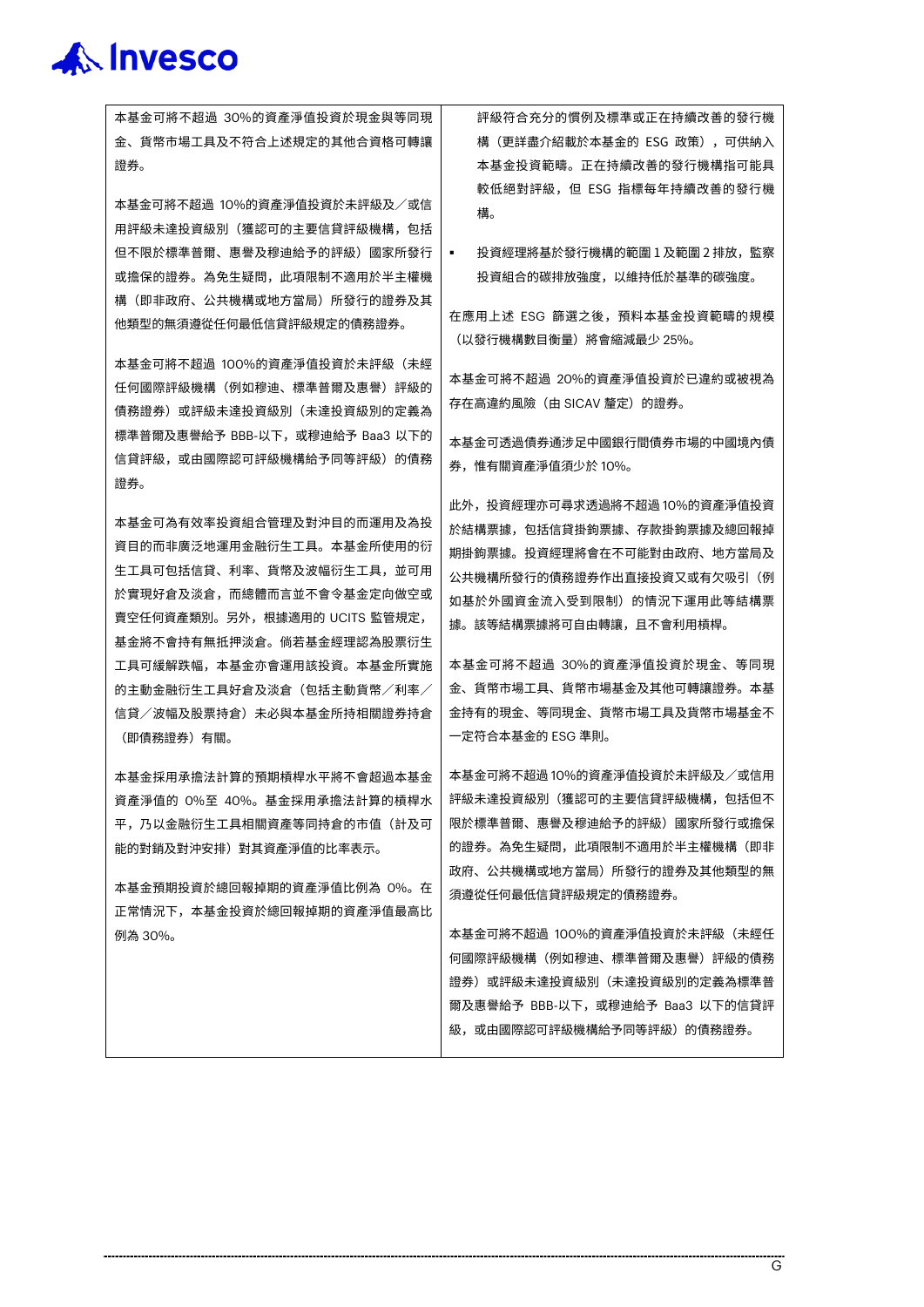

有關本基金的 ESG 政策及準則的更詳盡資料,請參閱管理 公司網站。 本基金可為有效率投資組合管理及對沖目的而運用及為投資 目的而非廣泛地運用金融衍生工具。本基金所使用的衍生工 具可包括信貸、利率、貨幣及波幅衍生工具,並可用於實現 好倉及淡倉,而總體而言並不會令基金定向做空或賣空任何 資產類別。另外,根據適用的UCITS監管規定,基金將不會 持有無抵押淡倉。倘若基金經理認為股票衍生工具可緩解跌 幅,本基金亦會運用該投資。為免生疑問,指數衍生工具可 能不符合本基金的 ESG 準則。本基金所實施的主動金融衍 生工具好倉及淡倉(包括主動貨幣/利率/信貸/波幅及股 票持倉)未必與本基金所持相關證券持倉(即債務證券)有 關。 本基金採用承擔法計算的預期槓桿水平將不會超過本基金資 產淨值的 0%至 40%。基金採用承擔法計算的槓桿水平,乃 以金融衍生工具相關資產等同持倉的市值(計及可能的對銷 及對沖安排)對其資產淨值的比率表示。 本基金預期投資於總回報掉期的資產淨值比例為 0%。在正 常情況下,本基金投資於總回報掉期的資產淨值最高比例為 30%。

由於上述變更,重新定位之後,「國家集中風險」將被視為景順環球高收益債券基金的相關風險,而景順環球高收益 債券基金的產品資料概要會將「ESG 投資風險」作為主要風險予以強調。

與投資組合相關投資再平衡相關的成本預計極微。該等成本將由景順環球高收益債券基金承擔,因為相信重新定位將 為基金的投資者提供改進產品定位及擴大資產規模的更理想機會。

景順環球高收益債券基金的再平衡預期將非常有限。相關投資再平衡將從生效日期開始。股東應注意,雖然再平衡操 作的很大一部分將於生效日期完成,但若干交易可能需要多個營業日來完成。整個操作預期最多將花費 5 個營業日。 因此,重新定位的景順環球高收益債券基金於 2022 年 5 月 6 日之前未必完全符合新的投資目標及政策。儘管預期整 個過程可在 5 個營業日內完成,然而可能出現若干難以預計的事件,例如市場缺乏流動性,從而可能影響上述時間表。 預期未在 5 個營業日內完成的任何比例將十分有限。

該等變更對現有股東的權利及權益並無重大不利影響。此外,在實施上述變動之後,管理景順環球高收益債券基金的 費用水平及成本均無變動。除上文所述者外,景順環球高收益債券基金的營運及/或管理方式並無其他變動,對現有 投資者亦無其他影響,但過渡期的投資組合再平衡活動除外。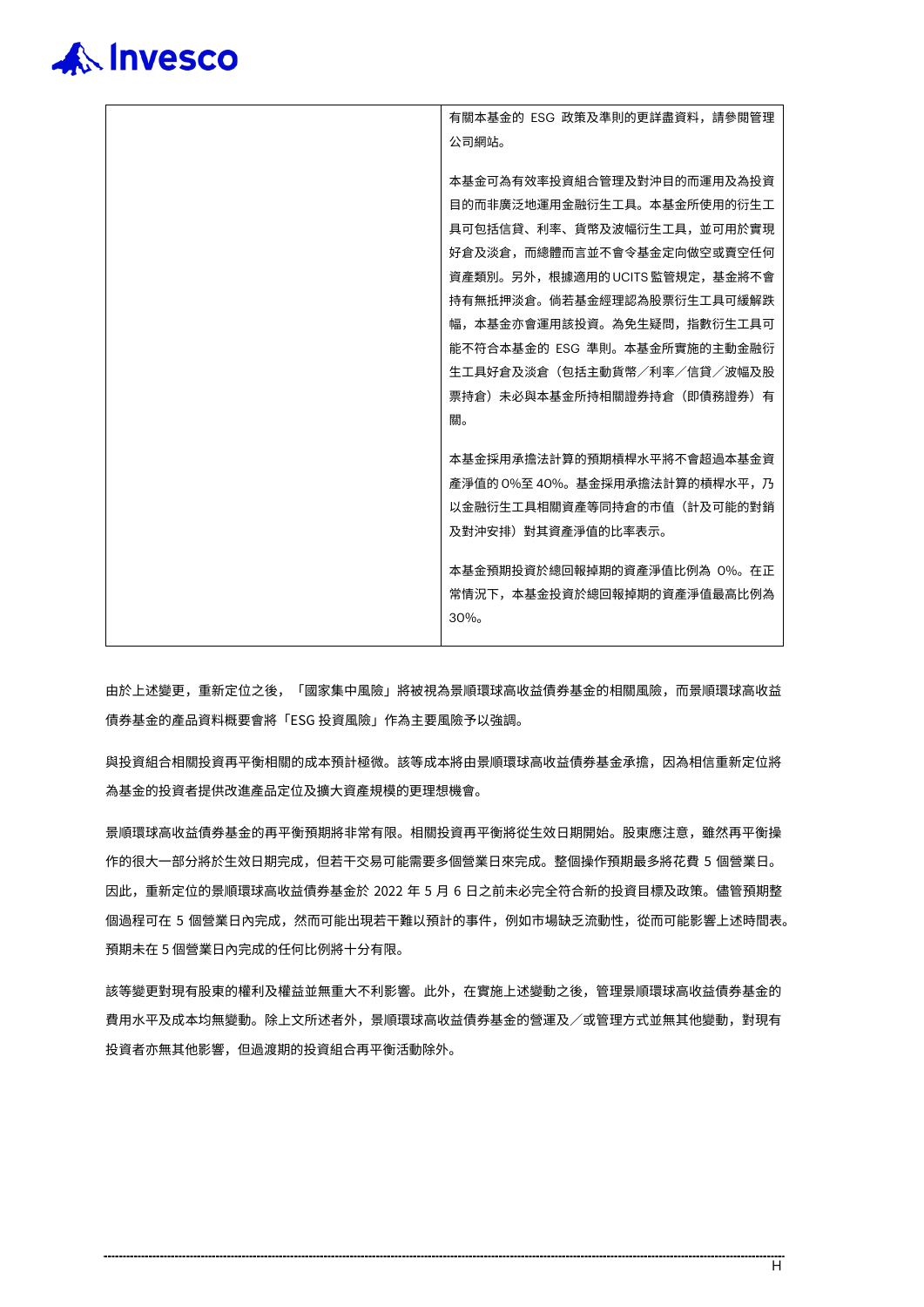

#### B2.**變更景順環球高收益債券基金的名稱**

請注意,自 2022 年 4 月 29 日起,景順環球高收益債券基金將更名為**景順永續性環球高收益債券基金**,以反映更新 後的投資目標及政策。

#### **上述任何修訂是否適用於閣下的投資要求?**

除以上披露的可免費贖回以外,閣下亦可將景順環球高收益債券基金轉換至SICAV旗下另一基金(須符合章程所載之 最低投資額規定,且該基金須於閣下相關司法管轄區獲銷售許可),惟須於2022年4月28日下午5時(香港時間)前 接獲轉換通知。該轉換將根據章程條款進行,惟不會就任何該等轉換而徵收轉換費<sup>[2](#page-26-0)</sup>。決定投資於另一基金前,務請 先參閱章程及該基金涉及的相關風險。

為免生疑問,就贖回「B」類股份而言,或有遞延銷售費用(如適用)將予以豁免。

### C. Invesco Active Multi-Sector Credit Fund[3](#page-26-1) **的變動**

此基金未獲證監會認可,故不供香港公眾人士認購,基金詳情因而並未載於本文件中文版。

## D. Invesco Global Opportunities Fund[4](#page-26-2) **的變動**

此基金未獲證監會認可,故不供香港公眾人士認購,基金詳情因而並未載於本文件中文版。

### E. **多隻基金的衍生工具使用變更**

自 2022 年 4 月 29 日起,下列 Invesco Asset Management Deutschland GmbH(「投資經理」)管理的所有基金 將能夠使用衍生工具作不符合該等基金 ESG 準則的有效率投資組合管理及對沖目的:

I

<span id="page-26-0"></span> $^2$ 儘管我們不會就閣下的轉換指示收取任何費用,但閣下的銀行、經銷商或財務顧問可能就此收取轉換及/或交易費。倘若 閣下在此方面有任何疑問,務請與閣下的銀行、分銷商或財務顧問聯絡。

<span id="page-26-1"></span> $^3$  此基金未經證監會認可,故不可向香港公眾人士發售。

<span id="page-26-2"></span><sup>4</sup> 此基金未經證監會認可,故不可向香港公眾人士發售。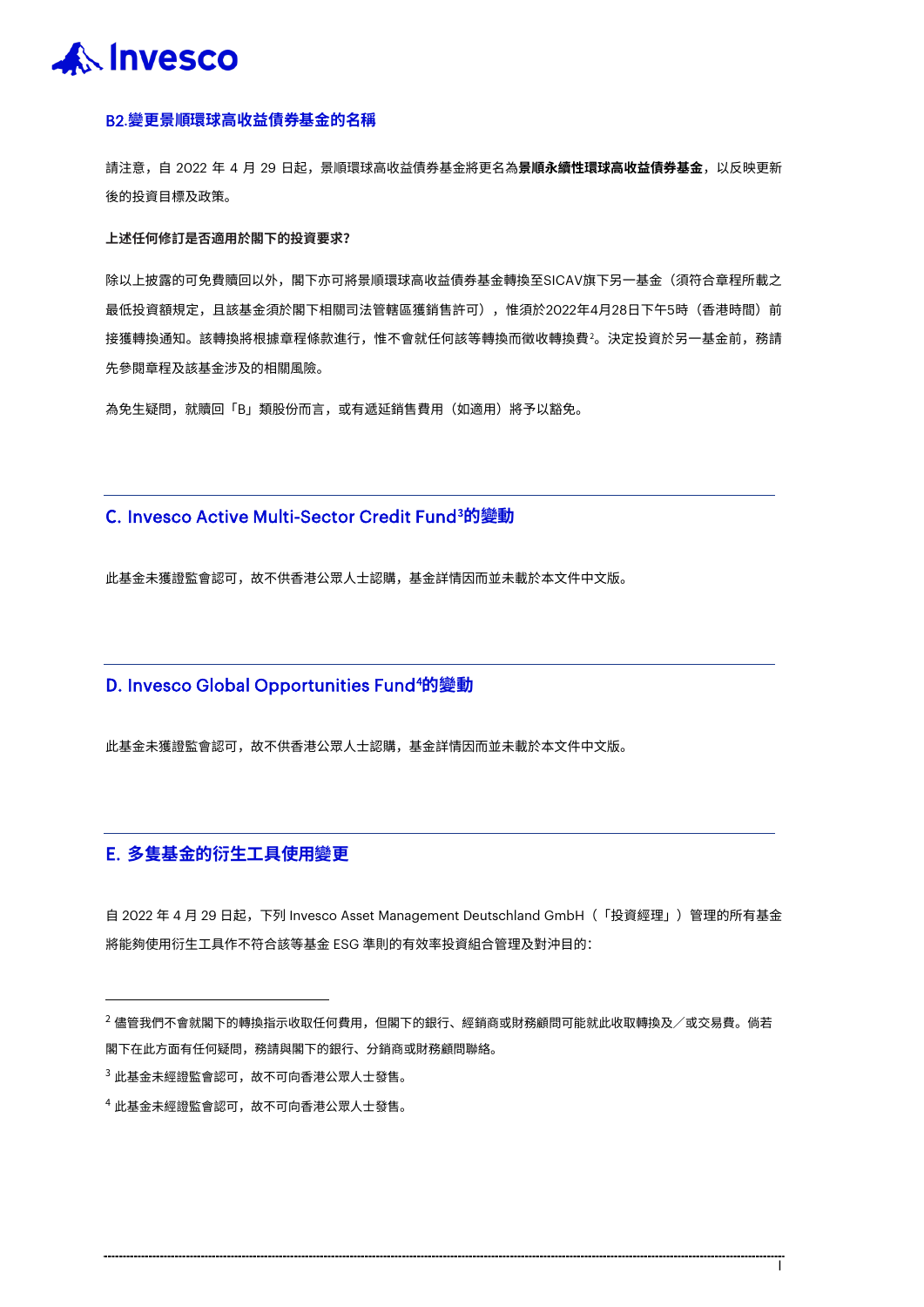

- 景順永續性歐洲量化基金
- 景順永續性環球量化基金
- Invesco Pan European Structured Responsible Equity Fund<sup>[5](#page-27-0)</sup>
- Invesco Sustainable Emerging Markets Structured Equity Fund<sup>[6](#page-27-1)</sup>
- Invesco Sustainable Euro Structured Equity Fund<sup>[7](#page-27-2)</sup>
- 景順永續性美國量化基金

#### 投資經理將運用此靈活性作現金管理目的。

上述變動無意對上述基金的風險取向造成嚴重影響。獲證監會認可的上述基金的衍生工具風險承擔淨額並無變更。

## F. **多隻基金總回報掉期風險承擔及總回報掉期的預期及/或最高使用程度的相關披露更 新**

請注意,關於使用總回報掉期的額外披露將載於經更新的章程,以澄清(i)預期投資於總回報掉期的資產淨值比例為 0%的基金,其總回報掉期的使用將為臨時性質,及(ii)預期投資於總回報掉期的資產淨值比例大於 0%的基金,將持 續使用總回報掉期。

此外,若干基金的已披露總回報掉期預期及/或最高使用程度將更新如下:

- 景順亞洲靈活債券基金、Invesco Belt and Road Debt Fund<sup>s</sup>、Invesco China Onshore Credit Fund<sup>[8](#page-27-3)</sup>,及 Invesco Emerging Markets Local Debt Fund<sup>8</sup>: 相關基金總回報掉期的預期使用程度將從佔資產淨值的 10%變更為 0%。
- 景順新興市場債券基金、景順環球高收益債券基金及景順英國高質債券基金:相關基金總回報掉期的預期使 用程度將從佔資產淨值的 5%變更為 0%。
- Invesco Active Multi-Sector Credit Fund<sup>8</sup>: 總回報掉期的預期使用程度將從佔資產淨值的 10%變更為 0%。 正常情況下,總回報掉期的最高使用程度將從佔資產淨值的 100%變更為 30%。
- Invesco Emerging Market Flexible Bond Fund<sup>8</sup>: 總回報掉期的預期使用程度將從佔資產淨值的 5%變更為 0%。正常情況下,總回報掉期的最高使用程度將從佔資產淨值的 100%變更為 30%。

J

<span id="page-27-0"></span><sup>5</sup> 此基金未經證監會認可,故不可向香港公眾人士發售。

<span id="page-27-1"></span><sup>6</sup> 此基金未經證監會認可,故不可向香港公眾人士發售。

<span id="page-27-2"></span> $^7$ 此基金未經證監會認可,故不可向香港公眾人士發售。

<span id="page-27-3"></span> $8$  此基金未經證監會認可,故不可向香港公眾人士發售。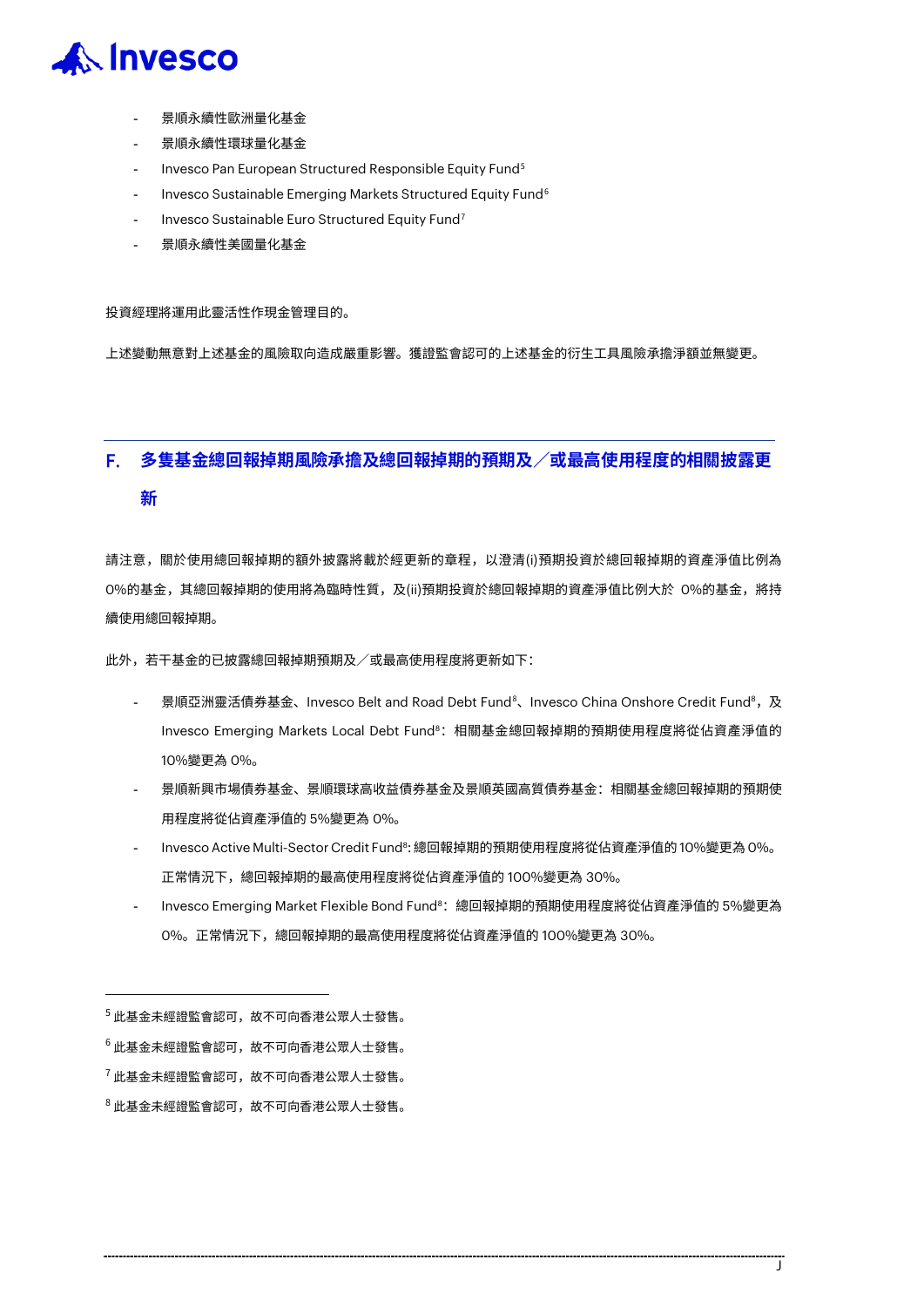

Invesco Bond Fund<sup>8</sup>、Invesco Euro Bond Fund<sup>8</sup>、Invesco Euro High Yield Bond Fund<sup>8</sup>、Invesco Euro Short Term Bond Fund $^{\rm 8}$ 、Invesco Global Flexible Bond Fund $^{\rm 8}$ 、Invesco Global High Yield Short Term Bond Fund8、景順環球高評級企業債券基金、Invesco Net Zero Global Investment Grade Corporate Bond Fund<sup>8</sup>, 及 Invesco Real Return (EUR) Bond Fund<sup>8</sup>: 總回報掉期的預期使用程度將從佔有關基金資產 淨值的 25%變更為 0%。此外,正常情況下,總回報掉期的最高使用程度將從佔有關基金資產淨值的 100% 變更為 30%。

該等更新不會對上述基金的管理方式造成重大影響,亦不改變其風險取向。

#### G. **其他事項**

除上述變更外,章程將修改以反映下列修訂及其他雜項更新:

- 更新中國相關稅項披露。
- 更新 SFDR 下的基金分類披露。

### H. **文件及補充資料的獲取**

**關於目前向香港公眾發售的各基金股份類別清單,請參閱香港補編及相關基金的產品資料概要。**

#### **閣下是否需要其他資料?**

香港投資者可自2022年4月8日起登入 www.invesco.com/hk[9](#page-28-0) 索取最新的章程及產品資料概要。

**倘若閣下對上文存在任何疑問,**或希望了解有關獲准於閣下所在司法權區銷售的景順基金系列旗下其他產品的資 料,請聯絡景順投資管理有限公司(電話:(852) 3191 8282)。

<span id="page-28-0"></span><sup>9</sup> 此網站未經證監會審閱。